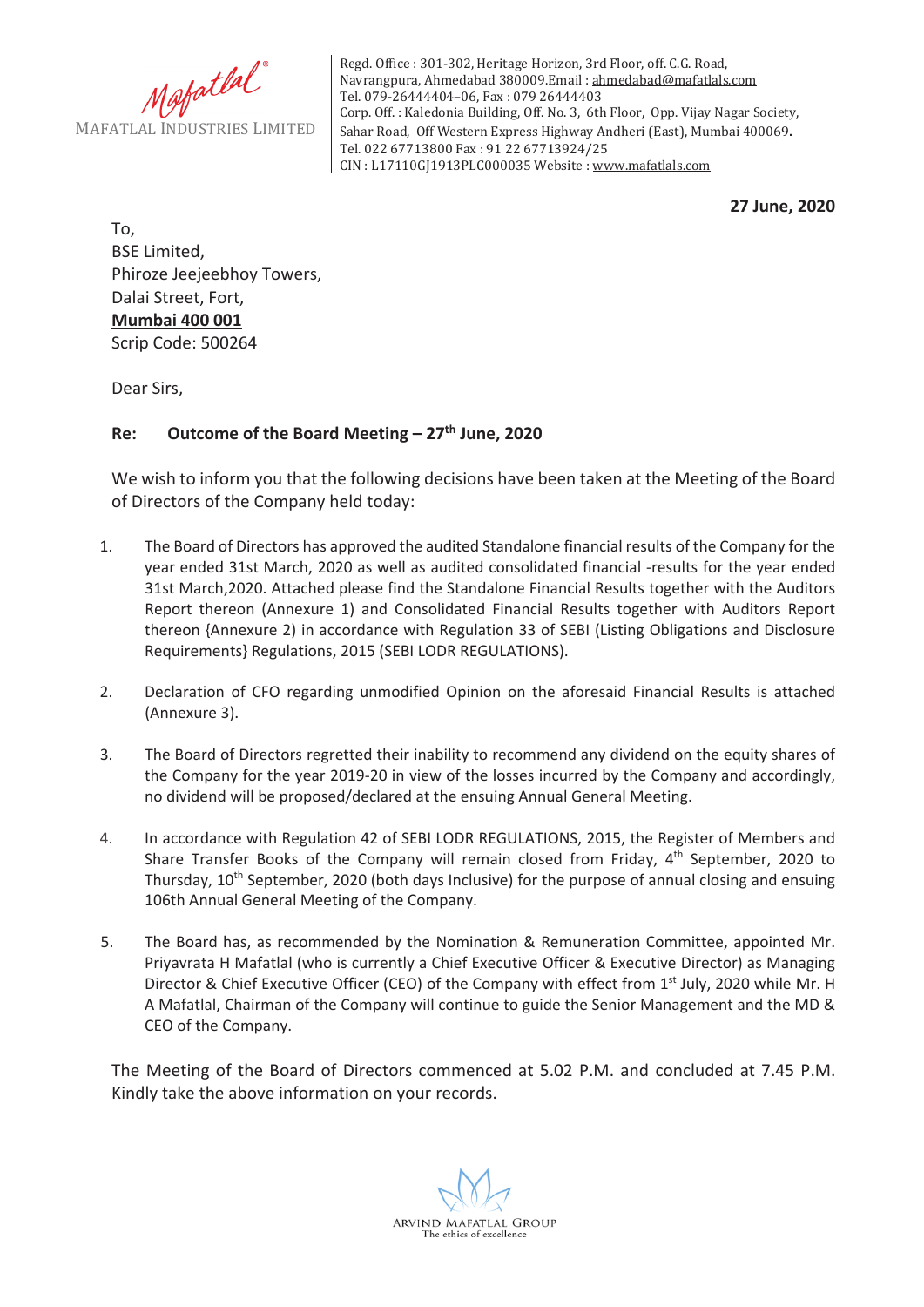Mafatlal

Regd. Office : 301-302, Heritage Horizon, 3rd Floor, off. C.G. Road, Navrangpura, Ahmedabad 380009.Email : ahmedabad@mafatlals.com Tel. 079-26444404–06, Fax : 079 26444403 Corp. Off. : Kaledonia Building, Off. No. 3, 6th Floor, Opp. Vijay Nagar Society, Sahar Road, Off Western Express Highway Andheri (East), Mumbai 400069. Tel. 022 67713800 Fax : 91 22 67713924/25 CIN : L17110GJ1913PLC000035 Website : www.mafatlals.com

**2***π* 

Thanking you, Yours faithfully,

### **For Mafatlal Industries Limited,**

**Ashish A. Karanji Company Secretary** End: as above. ASHISH ARUNKUMAR KARANJI Digitally signed by ASHISH ARUNKUMAR KARANJI Date: 2020.06.27 19:52:59 +05'30'

c.c.: National Securities Depositors Ltd. 4th Floor, "A" Wing, Trade World, Kamala Mills Compound, Senapati Bapat Marg, Lower Parel (West), Mumbai 400013.

c.c.: Central Depository Services (India) Limited 16th floor, P.J. Towers, Dalal Street, Fort, Mumbai 400001.

c.c.: M/s. KFin Technologies Private Limited, Karvy Selenium Tower B, Plot No.31-32, Gachibowli, Financial District, Nanakaramguda, Hyderabad 500032.

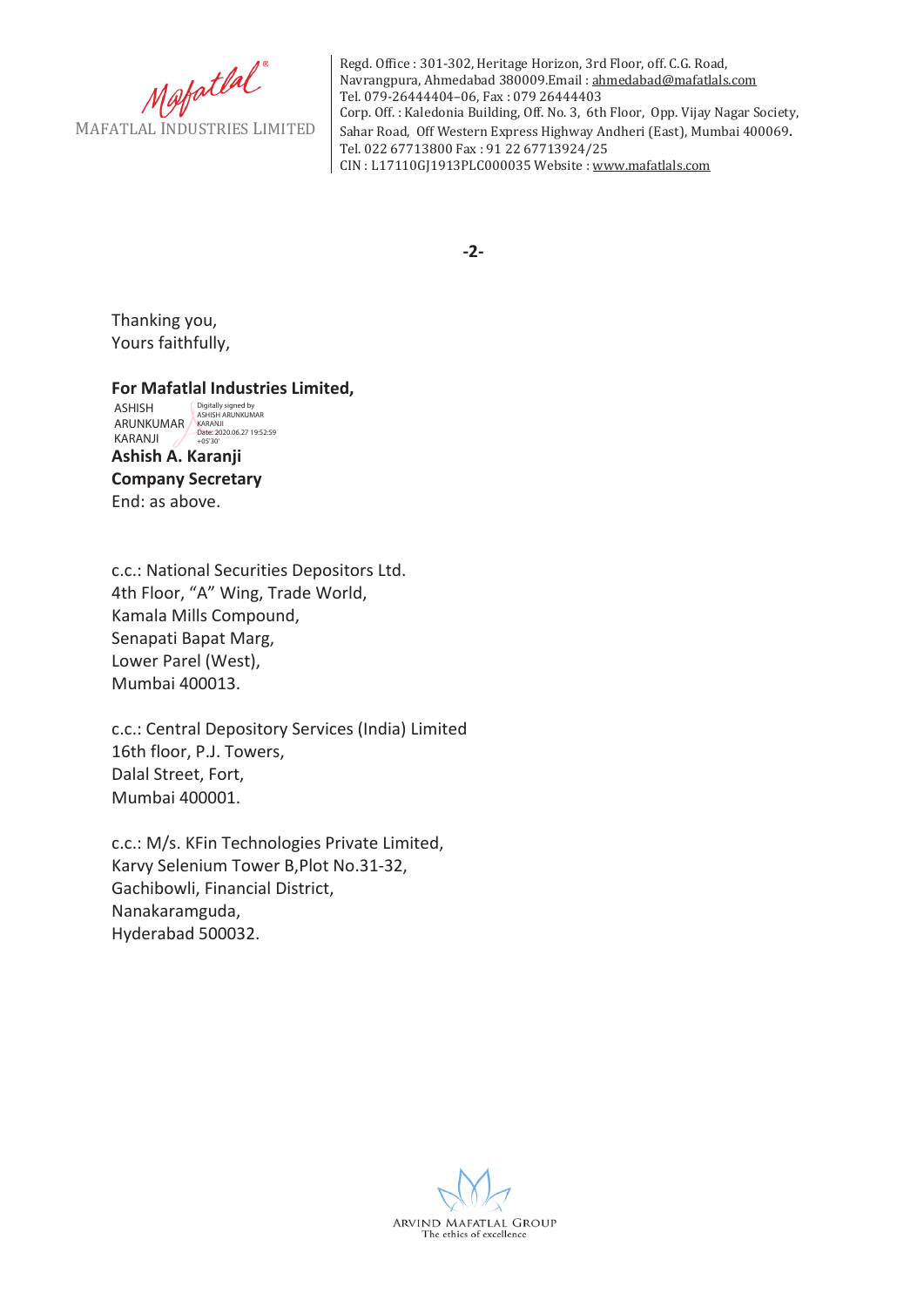#### **MAFATLAL INDUSTRIES LIMITED Regd. Office: 301-302, Heritage Horizon, 3rd Floor, Off C. G. Road, Navrangpura, Ahmedabad - 380 009. Tel:079-26444404-06, Fax:079-26444403, Website:www.mafatlals.com,**

**Email:ahmedabad@mafatlals.com, CIN L17110GJ1913PLC000035**

#### **STANDALONE FINANCIAL RESULTS FOR THE QUARTER AND YEAR ENDED 31ST MARCH, 2020**

**( Rs. in Lakhs )**

|                |                                                                                                            | Quarter ended                        |                                         |                                      | <b>Financial Year ended</b>        |                                    |  |
|----------------|------------------------------------------------------------------------------------------------------------|--------------------------------------|-----------------------------------------|--------------------------------------|------------------------------------|------------------------------------|--|
| Sr.<br>No.     | <b>PARTICULARS</b>                                                                                         | 31st March, 2020<br><b>Unaudited</b> | 31st December, 2019<br><b>Unaudited</b> | 31st March, 2019<br><b>Unaudited</b> | 31st March, 2020<br><b>Audited</b> | 31st March, 2019<br><b>Audited</b> |  |
| 1              | Revenue                                                                                                    |                                      |                                         |                                      |                                    |                                    |  |
| a              | Revenue from operations                                                                                    | 20,875.10                            | 24,450.52                               | 24,676.80                            | 100,535.45                         | 102,368.06                         |  |
| $\mathbf b$    | Other Income (Refer note no.6)                                                                             | 1.717.74                             | 2.401.28                                | 697.87                               | 5,676.86                           | 3,089.83                           |  |
|                | Total Revenue (a + b)                                                                                      | 22,592.84                            | 26,851.80                               | 25,374.67                            | 106,212.31                         | 105,457.89                         |  |
| 2              | <b>Expenses</b>                                                                                            |                                      |                                         |                                      |                                    |                                    |  |
| a              | Cost of materials consumed                                                                                 | 4,905.50                             | 10,032.69                               | 7,100.66                             | 29,157.59                          | 32,626.10                          |  |
| b              | Purchases of stock-in-trade                                                                                | 12,372.55                            | 9.441.76                                | 8,811.40                             | 50,731.71                          | 37,470.42                          |  |
| C              | Changes in inventories of finished goods, work-in-progress and stock-in-trade                              | (1,229.09)                           | (369.64)                                | 3,480.22                             | (1,472.10)                         | 3,823.14                           |  |
| d              | Employee benefits expense                                                                                  | 1,980.58                             | 2,125.51                                | 2,512.11                             | 8,834.90                           | 12,040.77                          |  |
| e              | Finance costs (Net)                                                                                        | 666.83                               | 789.04                                  | 757.80                               | 3,143.29                           | 3,018.86                           |  |
|                | Depreciation and amortisation expense                                                                      | 453.52                               | 430.75                                  | 900.58                               | 1,717.98                           | 3,595.66                           |  |
| $\mathfrak{g}$ | Other expenses                                                                                             | 3,150.03                             | 3,763.43                                | 4,733.57                             | 13,975.69                          | 22,528.18                          |  |
|                | <b>Total expenses</b>                                                                                      | 22,299.92                            | 26,213.54                               | 28,296.34                            | 106,089.06                         | 115,103.13                         |  |
| 3              | Profit / (Loss) before exceptional items and tax (1-2)                                                     | 292.92                               | 638.26                                  | (2,921.67)                           | 123.25                             | (9,645.24)                         |  |
| $\overline{4}$ | Exceptional items (Refer note no. 7)                                                                       | (665.42)                             | (106.24)                                | (7, 556.57)                          | (1,459.18)                         | (8,361.80)                         |  |
| 5              | Profit / (Loss) before tax (3-4)                                                                           | (372.50)                             | 532.02                                  | (10, 478.24)                         | (1, 335.93)                        | (18,007.04)                        |  |
| 6              | <b>Tax expense</b>                                                                                         |                                      |                                         |                                      |                                    |                                    |  |
| a              | <b>Current tax</b>                                                                                         |                                      |                                         |                                      |                                    |                                    |  |
| b              | (Short) / Excess provision of tax for earlier years                                                        | (34.87)                              |                                         |                                      | (34.87)                            |                                    |  |
| $\mathsf{C}$   | Deferred tax (charge) / credit                                                                             |                                      | $\sim$                                  | ٠                                    |                                    |                                    |  |
|                | Total tax expense (net)                                                                                    | (34.87)                              | $\blacksquare$                          | $\overline{\phantom{a}}$             | (34.87)                            | $\overline{\phantom{a}}$           |  |
| $\overline{7}$ | Net Profit / (Loss) for the period (5 - 6)                                                                 | (407.37)                             | 532.02                                  | (10, 478.24)                         | (1,370.80)                         | (18,007.04)                        |  |
|                |                                                                                                            |                                      |                                         |                                      |                                    |                                    |  |
| 8              | Other comprehensive income                                                                                 |                                      |                                         |                                      |                                    |                                    |  |
|                | Items that will not be reclassified to profit or loss<br>Gain / (Loss) on Fair value of Investments        | (9,045.76)                           | (2,725.22)                              | (4,450.02)                           | (20,605.35)                        | (11, 015.13)                       |  |
|                | Actuarial Gain / (Loss) on Defined Benefit Plans (net of tax)                                              | (226.90)                             | (19.73)                                 | (173.95)                             | (290.25)                           | (150.25)                           |  |
|                |                                                                                                            |                                      |                                         |                                      |                                    |                                    |  |
| 9              | Total comprehensive income for the period $(7 + 8)$                                                        | (9,680.03)                           | (2,212.93)                              | (15, 102.21)                         | (22, 266.40)                       | (29, 172.42)                       |  |
| 10<br>11       | Paid-up equity share capital (face value of Rs. 10/- per share)<br><b>Other Equity</b>                     | 1,391.28                             | 1,391.28                                | 1,391.28                             | 1,391.28<br>27,064.67              | 1,391.28<br>49,307.76              |  |
| 12             | Earning / (Loss) per share [face value of Rs. 10/- per share] (not annualized)<br><b>Basic and Diluted</b> | (2.93)                               | 3.82                                    | (75.31)                              | (9.85)                             | (129.43)                           |  |
|                | See accompanying notes to the Financial Results                                                            |                                      |                                         |                                      |                                    |                                    |  |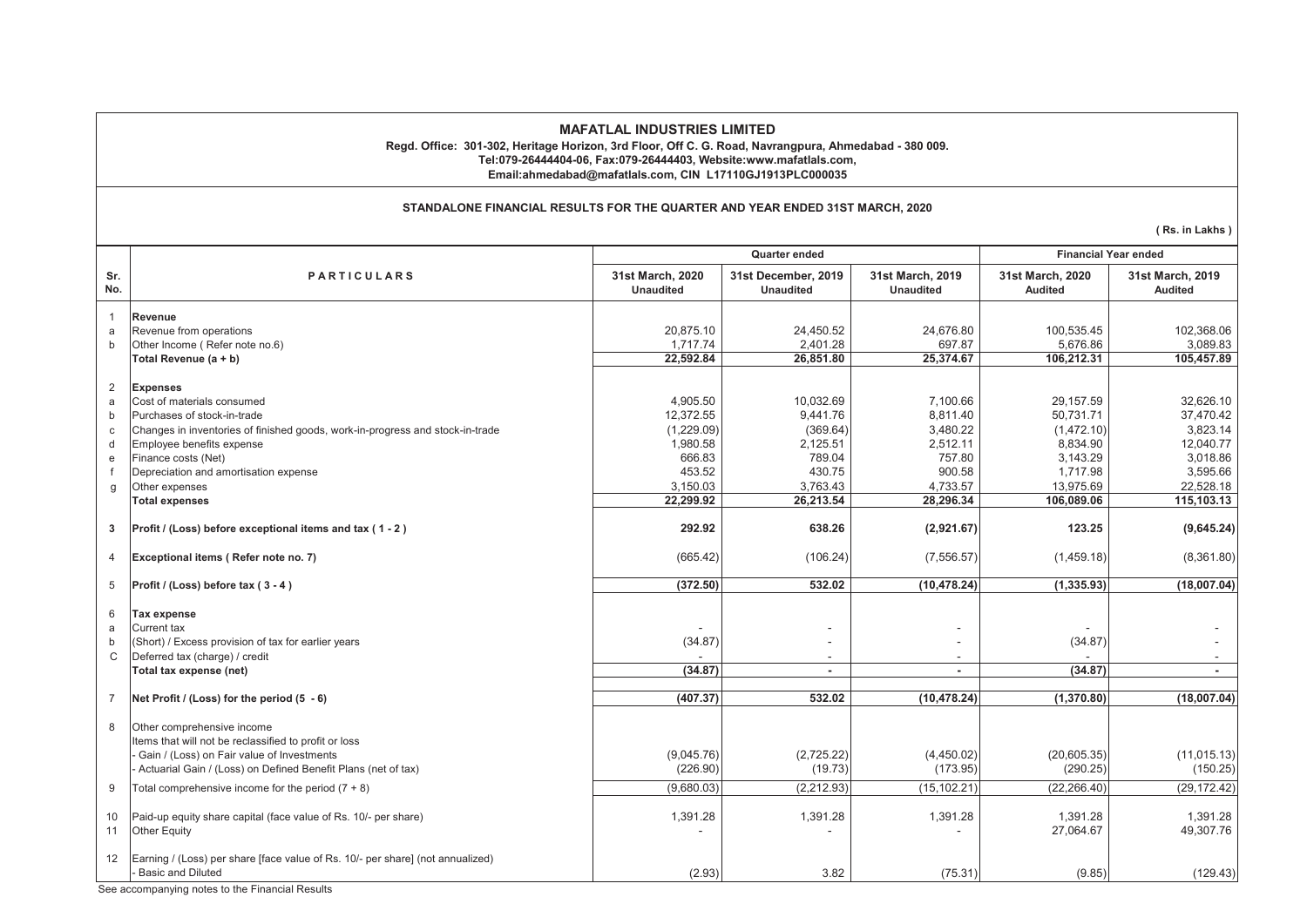### **Notes :**

| <b>Statement of Standalone Assets and Liabilities</b>                                  |                                                | (Rs. In Lakhs)                                                                                                                                   |
|----------------------------------------------------------------------------------------|------------------------------------------------|--------------------------------------------------------------------------------------------------------------------------------------------------|
| <b>Particulars</b>                                                                     | As at 31st<br>March,<br>2020<br><b>Audited</b> | As at 31st<br>March,<br>2019<br><b>Audited</b>                                                                                                   |
| <b>ASSETS</b>                                                                          |                                                |                                                                                                                                                  |
| <b>Non Current Assets</b>                                                              |                                                |                                                                                                                                                  |
| (a) Property, Plant and Equipment                                                      | 13,154.75                                      | 13,210.21                                                                                                                                        |
| (b) Right-of-use Assets                                                                | 66.83                                          |                                                                                                                                                  |
| (c) Investment Properties                                                              | 250.68                                         | 287.22                                                                                                                                           |
| (d) Intangible assets                                                                  | 346.34                                         | 362.15                                                                                                                                           |
| (e) Intangible assets under development                                                |                                                | 61.98                                                                                                                                            |
| (f) Investments in a subsidiary                                                        | 27.50                                          | 27.50                                                                                                                                            |
| (g) Financial Assets                                                                   |                                                |                                                                                                                                                  |
| (i) Investments                                                                        | 16,775.80                                      | 37,381.15                                                                                                                                        |
| (ii) Loans                                                                             | 481.18                                         | 471.74                                                                                                                                           |
| (iii) Others financial assets                                                          | 566.74                                         | 671.63                                                                                                                                           |
| (h) Deferred tax assets (net)                                                          | 1,227.96                                       | 1,227.96                                                                                                                                         |
| (i) Other non-current assets                                                           | 94.19                                          | 498.22                                                                                                                                           |
| (i) Income tax asset (net)                                                             | 1,701.46                                       | 1.831.26                                                                                                                                         |
| <b>Total Non - Current Assets</b>                                                      | 34,693.43                                      | 56,031.02                                                                                                                                        |
|                                                                                        |                                                |                                                                                                                                                  |
| <b>Current Assets</b>                                                                  |                                                |                                                                                                                                                  |
| (a) Inventories                                                                        | 10,605.69                                      | 10,496.54                                                                                                                                        |
| (b) Financial Assets                                                                   |                                                |                                                                                                                                                  |
| (i) Investments                                                                        | 65.00                                          |                                                                                                                                                  |
| (ii) Trade receivables                                                                 | 25,467.82                                      | 19,560.29                                                                                                                                        |
| (iii) Cash and cash equivalents                                                        | 2,695.21                                       | 1,019.73                                                                                                                                         |
| (iv) Bank balances other than (iii) above                                              | 884.48                                         | 900.02                                                                                                                                           |
| (v) Loans                                                                              | 696.60                                         | 443.58                                                                                                                                           |
| (c) Other current assets                                                               | 4,040.26                                       | 4,266.67                                                                                                                                         |
|                                                                                        |                                                |                                                                                                                                                  |
|                                                                                        |                                                |                                                                                                                                                  |
| (d) Assets held for sale                                                               | 2,476.65                                       |                                                                                                                                                  |
| <b>Total Current Assets</b>                                                            | 46,931.71                                      |                                                                                                                                                  |
|                                                                                        |                                                | 7,853.27<br>44,540.10                                                                                                                            |
| <b>Total Assets</b>                                                                    | 81,625.14                                      | 100,571.12                                                                                                                                       |
| <b>EQUITY AND LIABILITIES</b>                                                          |                                                |                                                                                                                                                  |
| Equity                                                                                 |                                                |                                                                                                                                                  |
| (a) Equity Share capital                                                               |                                                |                                                                                                                                                  |
|                                                                                        | 1,391.22                                       |                                                                                                                                                  |
| (b) Other Equity                                                                       | 27,064.67                                      | 1,391.22<br>49,307.76                                                                                                                            |
| <b>Total equity</b>                                                                    | 28,455.89                                      | 50,698.98                                                                                                                                        |
| Liabilities                                                                            |                                                |                                                                                                                                                  |
|                                                                                        |                                                |                                                                                                                                                  |
|                                                                                        |                                                |                                                                                                                                                  |
| (a) Financial Liabilities                                                              |                                                |                                                                                                                                                  |
| (i) Borrowings                                                                         | 6,239.24                                       |                                                                                                                                                  |
| <b>Non current Liabilities</b><br>(ii) Other financial liabilities                     | 601.38                                         |                                                                                                                                                  |
| (b) Other non-current liabilities                                                      | 401.49                                         |                                                                                                                                                  |
| <b>Total Non - Current Liabilities</b>                                                 | 7,242.11                                       |                                                                                                                                                  |
|                                                                                        |                                                |                                                                                                                                                  |
| <b>Current Liabilities</b>                                                             |                                                |                                                                                                                                                  |
| (a) Financial Liabilities                                                              |                                                |                                                                                                                                                  |
| (i) Borrowings                                                                         | 7,183.52                                       |                                                                                                                                                  |
| (ii) Trade payables                                                                    |                                                |                                                                                                                                                  |
| total outstanding dues of micro enterprises and small enterprises; and<br>$\sim$       | 470.41                                         |                                                                                                                                                  |
| total outstanding dues of creditors other than micro enterprises and small enterprises | 30,929.78                                      |                                                                                                                                                  |
| (iii) Lease liabilities                                                                | 74.20                                          |                                                                                                                                                  |
| (iv) Other financial liabilities                                                       | 2,204.34                                       |                                                                                                                                                  |
| (b) Provisions                                                                         | 1,300.87                                       |                                                                                                                                                  |
|                                                                                        | 1,479.28                                       |                                                                                                                                                  |
| (c) Other current liabilities<br>(d) Income Tax Liabilities (Net)                      | 141.24                                         |                                                                                                                                                  |
| (e) Advances received against assets held for sale                                     | 2,143.50                                       |                                                                                                                                                  |
| <b>Total Current Liabilities</b>                                                       | 45,927.14                                      |                                                                                                                                                  |
|                                                                                        |                                                | 5,633.74<br>591.00<br>544.16<br>6,768.90<br>12,387.67<br>44.96<br>21,439.95<br>3,427.57<br>925.59<br>3,559.28<br>290.16<br>1,028.06<br>43,103.24 |
| <b>Total Liabilities</b>                                                               | 53,169.25                                      | 49,872.14                                                                                                                                        |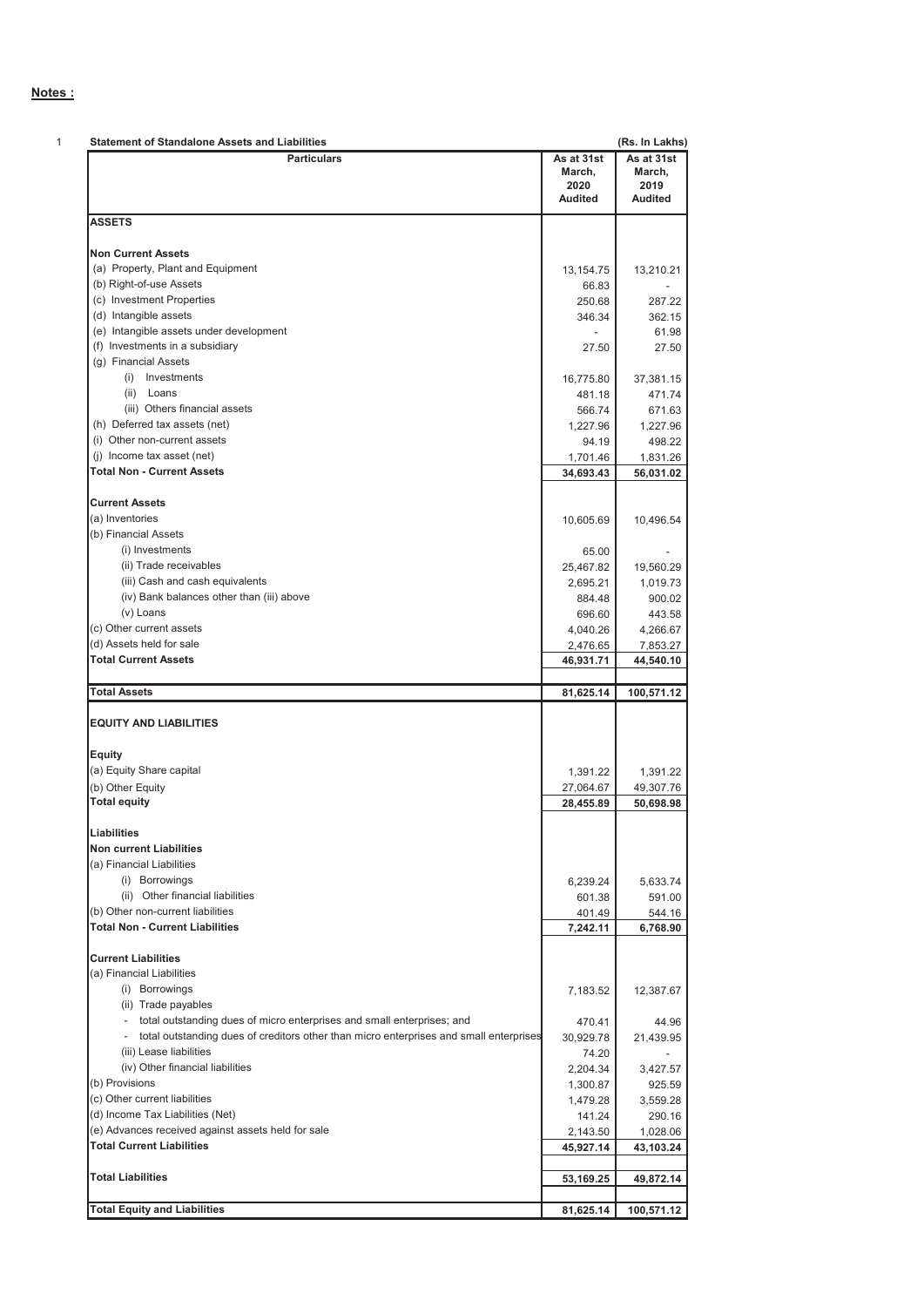### **Notes :**

|     | Standalone Statement of Cash Flow for the year ended March 31, 2020                                            |                        | (Rs. In Lakhs)       |
|-----|----------------------------------------------------------------------------------------------------------------|------------------------|----------------------|
|     | <b>Particulars</b>                                                                                             | Year ended             | Year ended           |
|     |                                                                                                                | 31st March,            | 31st March,          |
|     |                                                                                                                | 2020                   | 2019                 |
|     |                                                                                                                | <b>Audited</b>         | <b>Audited</b>       |
| A.I | Cash flow from operating activities                                                                            |                        |                      |
|     | Net Profit /(Loss) before exceptional items and tax as per the Statement of Profit and Loss                    | 123.25                 | (9,645.24)           |
|     | <b>Adjustments for:</b>                                                                                        |                        |                      |
|     | Employee Stock Option Expense                                                                                  | 23.31                  | 30.94                |
|     | Depreciation and amoritsation                                                                                  | 1,717.98               | 3,595.66             |
|     | <b>Exceptional items</b>                                                                                       | 600.85                 | 7,302.40             |
|     | Finance costs                                                                                                  | 3,143.29               | 3,018.86             |
|     | Gain on sale of Property Plant and Equipment                                                                   | (2,288.37)             | (157.03)             |
|     | Interest Income                                                                                                | (156.13)               | (173.72)             |
|     | Interest on income tax refund                                                                                  | $\overline{a}$         | (32.69)              |
|     | Apportionment of government grant<br>Dividend income                                                           | (122.80)<br>(1,271.58) | (487.60)<br>(655.82) |
|     | Rental Income on Investment Properties                                                                         |                        |                      |
|     | Utility and other receipts in respect of investment properties                                                 | (406.04)<br>(863.76)   | (519.60)             |
|     | Bad trade and other receivables/ Loans and advances written off (net)                                          | 7.00                   | (837.64)<br>2.35     |
|     | Provision for doubtful debts/advances                                                                          | 117.39                 | 224.11               |
|     | Net unrealised exchange loss /(gain)                                                                           | (120.44)               | 91.95                |
|     | Operating profit before working capital changes                                                                | 503.95                 | 1,756.93             |
|     | Changes in working capital                                                                                     |                        |                      |
|     | Adjustments for (increase) / decrease in operating assets:                                                     |                        |                      |
|     | Inventories                                                                                                    | (109.15)               | 5,770.51             |
|     | Trade receivables                                                                                              | (5,929.49)             | 8,741.38             |
|     | <b>Current Loans and advances</b>                                                                              | (253.02)               | 4.09                 |
|     | Non current loans and advances                                                                                 | (41.61)                | 155.56               |
|     | <b>Other Current Financial Assets</b>                                                                          | (7.00)                 | 1.12                 |
|     | <b>Other Non Current Financial Assets</b>                                                                      |                        | 35.99                |
|     | <b>Other Bank Balances</b>                                                                                     | 15.54                  | 744.63               |
|     | <b>Other Non Current Assets</b>                                                                                | 412.84                 | (18.14)              |
|     | <b>Other Current Assets</b>                                                                                    | 226.41                 | (581.46)             |
|     |                                                                                                                |                        |                      |
|     | Adjustments for increase / (decrease) in operating liabilities:                                                |                        |                      |
|     | Other Non Current Financial Liabilities                                                                        | 10.38                  | 68.63                |
|     | Other Non current Liabilities                                                                                  | 12.30                  | (1,526.46)           |
|     | Trade and other payables                                                                                       | 9,961.75               | (5,489.97)           |
|     | Other Current Financial Liabilities (excluding current maturities of non current borrowings)                   | (0.05)                 | 56.22                |
|     | <b>Current Provisions</b>                                                                                      | 85.03                  | (1,331.96)           |
|     | <b>Other Current Liabilities</b>                                                                               | (962.46)               | 795.30               |
|     | <b>Changes in Working Capital</b>                                                                              | 3,421.47               | 7,425.44             |
|     | <b>Cash generated from Operations</b>                                                                          | 3,925.42               | 9,182.37             |
|     | Net income tax (paid) / refunds                                                                                | (53.93)                | (23.11)              |
|     | Net Cash inflow from operating activities before exceptional items                                             | 3,871.49               | 9,159.26             |
|     | <b>Exceptional Items</b>                                                                                       | (1,459.18)             | (8, 361.80)          |
|     | Net Cash inflow from operating activities                                                                      | 2,412.31               | 797.46               |
|     |                                                                                                                |                        |                      |
|     | B. Cash flow from investing activities<br>Purchase of Property, Plant and Equipment including capital advances |                        | (1,085.03)           |
|     | Proceeds from disposal of Property, Plant and Equipment / Assets held for sale                                 | (128.21)<br>5,753.55   | 510.61               |
|     | Purchase of Intangible Assets including intangible under development                                           | (11.00)                | (67.12)              |
|     | (Purchase) / Sales Proceeds of investments                                                                     | (65.00)                | 1,764.45             |
|     | Deposits Matured / (Placed) with banks                                                                         | 104.89                 | 657.12               |
|     | Interest received                                                                                              | 156.13                 | 173.72               |
|     | Dividend income                                                                                                | 1,271.58               | 655.82               |
|     | Rental Income on Investment Properties                                                                         | 406.04                 | 519.60               |
|     | Utility and other receipts in respect of investment properties                                                 | 863.76                 | 837.64               |
|     | Net cash inflow from investing activities                                                                      | 8,351.74               | 3,966.81             |
|     |                                                                                                                |                        |                      |
|     | C. Cash flow from financing activities                                                                         |                        |                      |
|     | Non current Borrowings taken                                                                                   | 3,813.00               | 275.96               |
|     | <b>Interest Paid</b>                                                                                           | (3, 155.23)            | (2,995.41)           |
|     | Non current borrowings repaid                                                                                  | (4,369.40)             | (2,380.39)           |
|     | Current borrowings taken / (repaid) (Net)                                                                      | (5,204.14)             | (558.17)             |
|     | Principal element of lease payments                                                                            | (172.80)               |                      |
|     | Net cash outflow from financing activities                                                                     | (9,088.57)             | (5,658.01)           |
|     | Net Increase / (Decrease) in cash and cash equivalents                                                         | 1,675.48               | (893.74)             |
|     | Cash and cash equivalents at the beginning of the period                                                       | 1,019.73               | 1,913.47             |
|     | Cash and cash equivalents at the end of the period                                                             | 2,695.21               | 1,019.73             |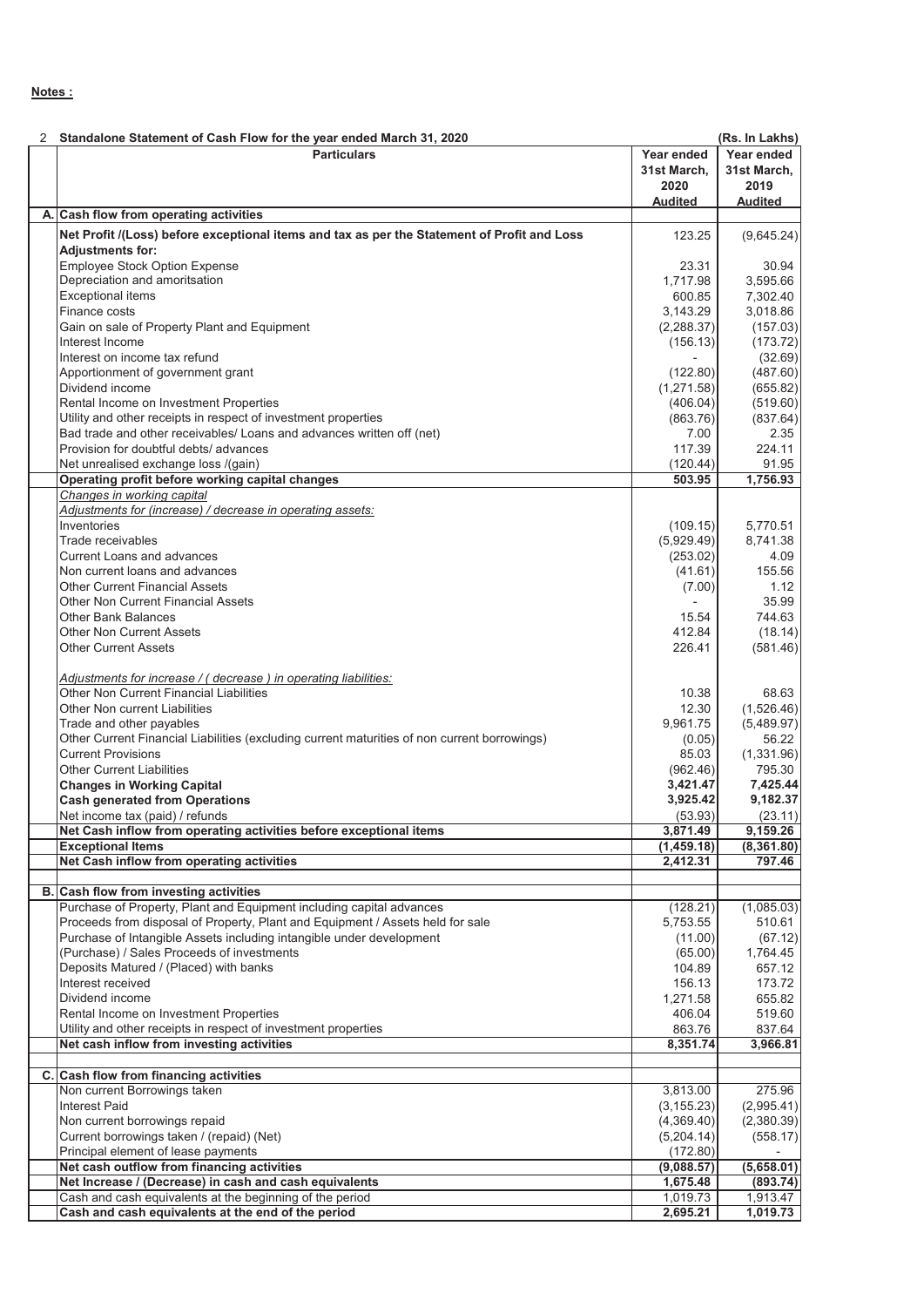### **NOTES:**

- 3. The above results have been reviewed by the Audit Committee and approved by the Board of Directors at its meeting held on  $27<sup>th</sup>$  June 2020.
- 4. Figures for the quarter ended 31<sup>st</sup> March 2020 and 31<sup>st</sup> March 2019 are the balancing figures between the audited figures in respect of the full financial year and the published year to date figures upto the third quarter of the relevant financial year.
- 5. During the quarter and year ended 31<sup>st</sup> March, 2020, there is no change in the status of the litigation in respect of Company's entitlement for Transfer of Development Rights against surrender of part of leasehold land at Mazagaon to Municipal Corporation of Greater Mumbai as compared to 31st March, 2019.
- 6. Other income includes net profit on sale of residential property and surplus land parcels aggregating to Rs. 605.75 lakhs for the quarter and Rs. 2,288.37 lakhs for the year ended 31<sup>st</sup> March 2020 (quarter and year ended 31<sup>st</sup> March, 2019 - Nil)
- 7. Consequent to strategic initiatives undertaken by the Company to substantially scale down Navsari operations comprising of denim so as to improve its financial position, the Company had written-down / recognised provisions pertaining to carrying value of Property, Plant and Equipment (classified as held for sale), one-time employees liabilities and certain current / noncurrent assets of denim operations aggregating to Rs. 8,361.80 lakhs and disclosed the same as exceptional items for the year ended 31st March, 2019.

In continuation of the same, in the quarter and year ended 31<sup>st</sup> March, 2020, the Company has sold certain assets held for sale and inventories at Navsari. Manufacturing operations at Navsari comprising of denim has been closed. However, activities such as stock liquidation, collection of receivables and routine maintenance of plant are being carried on.

The impact of the above-mentioned activities has been disclosed as exceptional items, as shown below:

(Rs. In lakhs)

|                                            |                        |                        | 183. III 14 |
|--------------------------------------------|------------------------|------------------------|-------------|
|                                            | Quarter                | Quarter                | Year ended  |
|                                            | ended 31 <sup>st</sup> | ended 31 <sup>st</sup> | 31st March, |
|                                            | March, 2020            | December,              | 2020        |
|                                            |                        | 2019                   |             |
|                                            |                        |                        |             |
| One-time employee's settlement             |                        |                        | 736.24      |
| Net Loss / (Gain) on Assets held for sale, | 665.42                 | 106.24                 | 722.94      |
| Inventories and write back of provision    |                        |                        |             |
| for doubtful debts                         |                        |                        |             |
| Total                                      | 665.42                 | 106.24                 | 1,459.18    |

Consequent to the above-mentioned initiatives undertaken by the Management, results for the quarter and year ended 31<sup>st</sup> March, 2020 are not comparable with the corresponding period of the previous year.

8. Effective 1<sup>st</sup> April, 2019, the Company has adopted Ind AS 116 'Leases', w.r.t. lease contracts outstanding as on 1st April, 2019 using the modified retrospective method. Accordingly, financial results for the quarter and year ended 31<sup>st</sup> March, 2019 have not been retrospectively adjusted. This has resulted in recognising a right-of-use asset of Rs. 239.63 lakhs and a corresponding lease liability of Rs. 239.63 lakhs as at 1<sup>st</sup> April, 2019. The effect of this adoption on the Profit / (Loss) for the period and the Earnings / (Loss) per share is not significant and has been given effect in these results.

In the Statement of Profit and Loss for the current period, the nature of expenses in respect of operating leases has changed from lease rent in previous periods to depreciation cost for the right-to-use asset and finance cost for interest accrued on lease liability.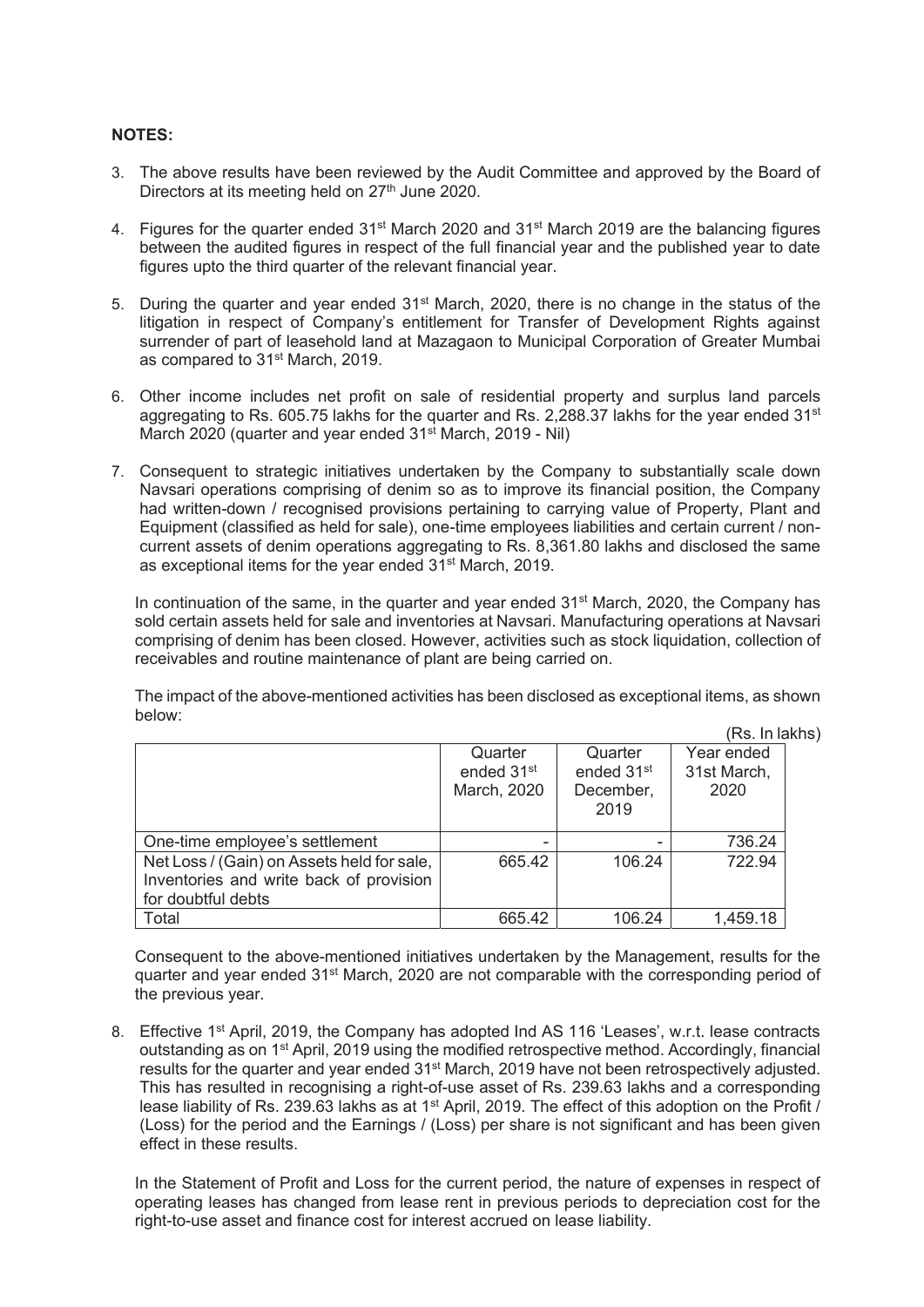- 9. The outbreak of Covid-19 has severely impacted many businesses around the world. In view of the various directives of Central Government/ Concerned State Governments relating to lockdown, the Company, on 22<sup>nd</sup> March, 2020, decided to temporarily suspend manufacturing operations at its facilities, after following requisite safety protocols. The Company has since recommenced its operations at plant location from  $14<sup>th</sup>$  May, 2020 in a phased manner. Management has carried out a detailed assessment of the impact of Covid-19 on its business operations and liquidity position, and on the recoverability and carrying values of its assets, including Property, Plant and Equipment, Investment Properties, Intangible assets, Assets held for sale, Trade receivables, Inventories, Investments and Deferred tax assets and has concluded that there are no significant impact on its financial results  $/$  position as at 31<sup>st</sup> March, 2020. The assessment of the liquidity position made by the Management is highly dependent on debtor's recovery, inventory liquidation & recovery of proceeds from assets held for sale which has also been impacted consequent to Covid-19 outbreak. Based on assessment of the management, an adequate provision for doubtful debts and slow moving / non-moving inventory has been recognized. As the situation is constantly evolving, Management has considered various internal and external information available up to the date of approval of financial statements in assessing the impact of the Covid-19 pandemic in these financial results. However, the impact assessment of Covid-19 is a continuing process given the uncertainties associated with its nature and duration and accordingly the impact may be different from that estimated as at the date of approval of these financial results. The Company will continue to monitor any material changes to future economic conditions.
- 10. The Company has identified Textile Business as its only primary reportable segment in accordance with the requirements of Ind AS 108, 'Operating Segments'. Accordingly, no separate segment information has been provided.
- 11. Previous period's figures have been reclassified, wherever necessary, to correspond with those of the current period.

**For Price Waterhouse Chartered Accountants LLP** Registration No.012754N / N500016

JEETENDRA MIRCHANDA MIRCHANDANI NI Digitally signed by **JEFTENDRA** Date: 2020.06.27 18:10:12 +05'30'

 **Jeetendra Mirchandani A. A. Mafatlal A. Mafatlal** Partner Chairman Membership No. 048125 (DIN:00009872) Pune, June 27, 2020 Mumbai, June 27, 2020

In terms of our report attached **For and on behalf of the Board of Directors** 

 **For Mafatlal Industries Limited** 

Hrishikesh Digitally signed Arvind **Mafatlal** by Hrishikesh Arvind Mafatlal Date: 2020.06.27 17:50:24 +05'30'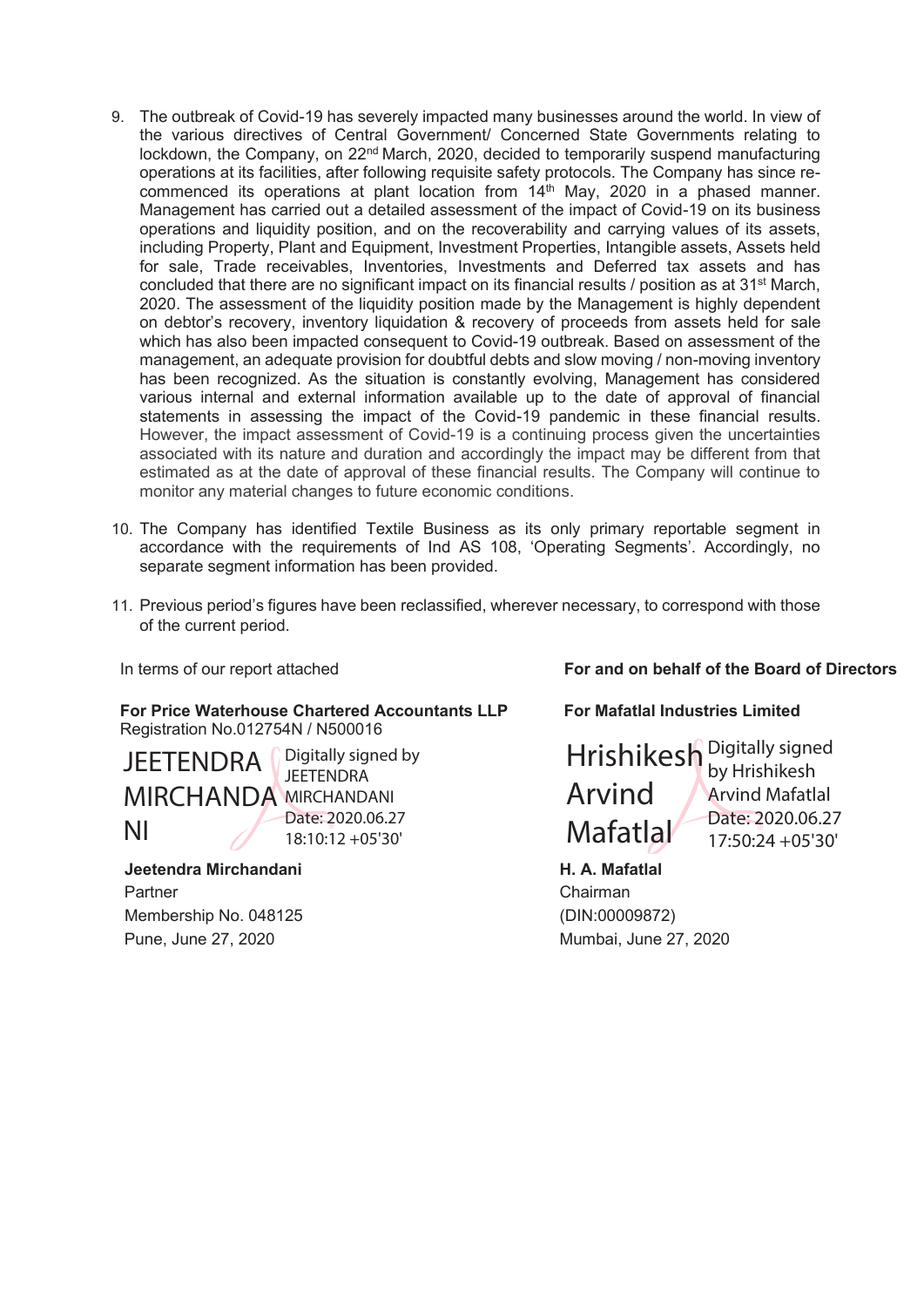### **INDEPENDENT AUDITOR'S REPORT**

### **To the Board of Directors of Mafatlal Industries Limited**

### **Report on the Audit of Standalone Financial Results**

### **Opinion**

- 1. We have audited the standalone annual financial results of Mafatlal Industries Limited (hereinafter referred to as the 'Company") for the year ended March 31, 2020 and the standalone statement of assets and liabilities and the standalone statement of cash flows as at and for the year ended on that date, attached herewith, being submitted by the Company pursuant to the requirement of Regulation 33 of the SEBI (Listing Obligations and Disclosure Requirements) Regulations, 2015, ('Listing Regulations').
- 2. In our opinion and to the best of our information and according to the explanations given to us, the aforesaid standalone financial results:
	- (i) are presented in accordance with the requirements of Regulation 33 of the Listing Regulations in this regard; and
	- (ii) give a true and fair view in conformity with the recognition and measurement principles laid down in the applicable accounting standards prescribed under Section 133 of the Companies Act, 2013 (the "Act") and other accounting principles generally accepted in India, of net loss and other comprehensive income and other financial information of the Company for the year ended March 31, 2020 and the standalone statement of assets and liabilities and the standalone statement of cash flows as at and for the year ended on that date.

### **Basis for Opinion**

3. We conducted our audit in accordance with the Standards on Auditing (SAs) specified under section 143(10) of the Act and other applicable authoritative pronouncements issued by the Institute of Chartered Accountants of India. Our responsibilities under those Standards are further described in the 'Auditor's Responsibilities for the Audit of the Standalone Financial Results' section of our report. We are independent of the Company in accordance with the Code of Ethics issued by the Institute of Chartered Accountants of India together with the ethical requirements that are relevant to our audit of the financial statements under the provisions of the Act and the Rules thereunder, and we have fulfilled our other ethical responsibilities in accordance with these requirements and the Code of Ethics. We believe that the audit evidence obtained by us is sufficient and appropriate to provide a basis for our opinion.

### **Emphasis of Matter**

4. We draw attention to Note 9 to the Standalone Financial Results for the quarter and year ended March 31, 2020, which describes the management's assessment of the financial impact consequent to outbreak of Coronavirus (Covid-19) and uncertainties due to the lock-down and other restrictions related to Covid-19. In view of highly uncertain economic environment, a definitive assessment of the impact of the events in the subsequent periods on the balance sheet as of the year end is highly dependent upon circumstances as they evolve. Our opinion is not modified in respect of this matter.

*Price Waterhouse Chartered Accountants LLP, 7th Floor, Tower A – Wing 1, Business Bay, Airport Road, Yerwada, Pune – 411 006* 

*T: +91 (20) 41004444, F: +91 (20) 41006161* 

Registered office and Head Office: Sucheta Bhawan, 11A Vishnu Digambar Marg, New Delhi – 110002

Price Waterhouse (a Partnership Firm) Converted into Price Waterhouse Chartered Accountants LLP (a Limited Liability Partnership with LLP identity no: LLPIN AAC-5001) with effect from July 25, 2014. Post its conversion to Price Waterhouse Chartered Accountants LLP, its ICAI registration number is 012754N/N500016 (ICAI registration number before conversion was 012754N)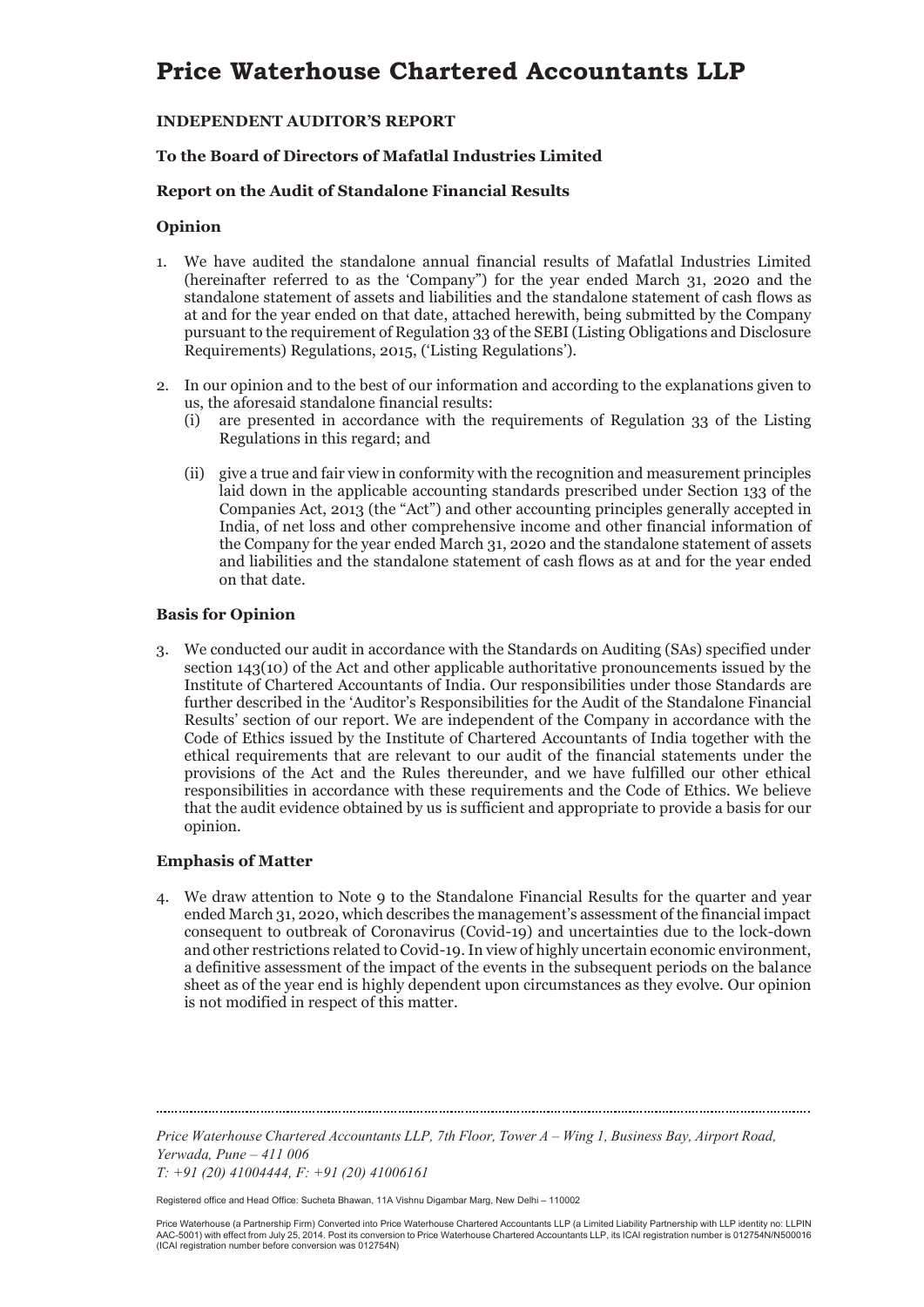### INDEPENDENT AUDITOR'S REPORT

To the Board of Directors of Mafatlal Industries Limited Report on the Audit of Standalone Financial Results Page 2 of 3

### **Board of Directors' Responsibilities for the Standalone Financial Results**

- 5. These Standalone financial results have been prepared on the basis of the standalone annual financial statements. The Company's Board of Directors are responsible for the preparation and presentation of these standalone financial results that give a true and fair view of the net loss and other comprehensive income and other financial information of the Company and the standalone statement of assets and liabilities and the standalone statement of cash flows in accordance with the recognition and measurement principles laid down in the Indian Accounting Standards prescribed under Section 133 of the Act read with relevant rules issued thereunder and other accounting principles generally accepted in India and in compliance with Regulation 33 of the Listing Regulations. The Board of Directors of the Company are responsible for maintenance of adequate accounting records in accordance with the provisions of the Act for safeguarding of the assets of the Company and for preventing and detecting frauds and other irregularities; selection and application of appropriate accounting policies; making judgments and estimates that are reasonable and prudent; and the design, implementation and maintenance of adequate internal financial controls, that were operating effectively for ensuring accuracy and completeness of the accounting records, relevant to the preparation and presentation of the standalone financial statements that give a true and fair view and are free from material misstatement, whether due to fraud or error, which have been used for the purpose of preparation of the standalone financial results by the Directors of the Company, as aforesaid.
- 6. In preparing the standalone financial results, the Board of Directors of the Company are responsible for assessing the ability of the Company to continue as a going concern, disclosing, as applicable, matters related to going concern and using the going concern basis of accounting unless the Board of Directors either intends to liquidate the Company or to cease operations, or has no realistic alternative but to do so.
- 7. The Board of Directors of the Company are responsible for overseeing the financial reporting process of the Company.

### **Auditor's Responsibilities for the Audit of the Standalone Financial Results**

- 8. Our objectives are to obtain reasonable assurance about whether the standalone financial results as a whole are free from material misstatement, whether due to fraud or error, and to issue an auditor's report that includes our opinion. Reasonable assurance is a high level of assurance, but is not a guarantee that an audit conducted in accordance with SAs will always detect a material misstatement when it exists. Misstatements can arise from fraud or error and are considered material if, individually or in the aggregate, they could reasonably be expected to influence the economic decisions of users taken on the basis of these standalone financial results.
- 9. As part of an audit in accordance with SAs, we exercise professional judgment and maintain professional skepticism throughout the audit. We also:
	- Identify and assess the risks of material misstatement of the standalone financial results, whether due to fraud or error, design and perform audit procedures responsive to those risks, and obtain audit evidence that is sufficient and appropriate to provide a basis for our opinion. The risk of not detecting a material misstatement resulting from fraud is higher than for one resulting from error, as fraud may involve collusion, forgery, intentional omissions, misrepresentations, or the override of internal control.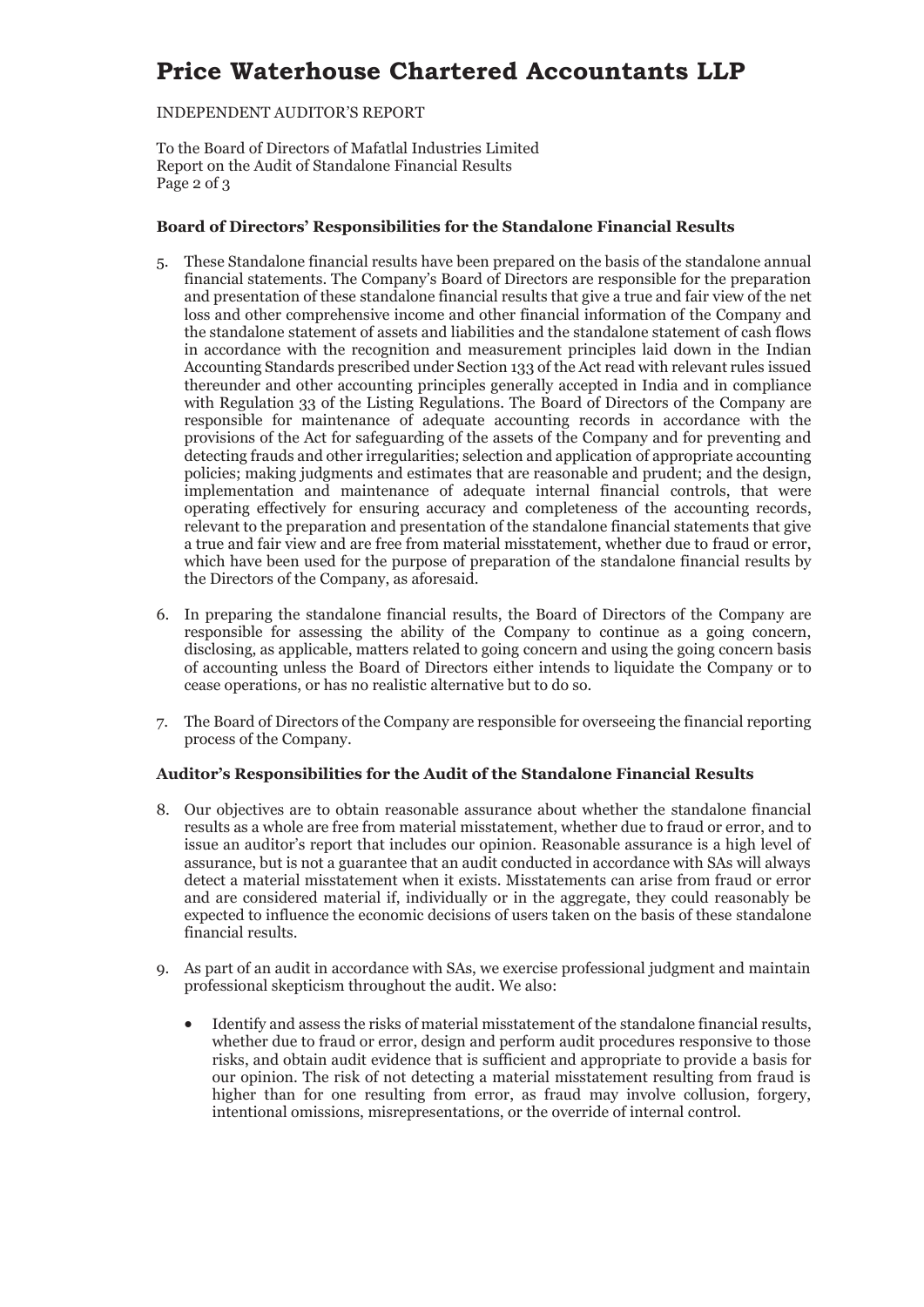### INDEPENDENT AUDITOR'S REPORT

To the Board of Directors of Mafatlal Industries Limited Report on the Audit of Standalone Financial Results Page 3 of 3

- x Obtain an understanding of internal control relevant to the audit in order to design audit procedures that are appropriate in the circumstances. Under Section 143(3) (i) of the Act, we are also responsible for expressing our opinion on whether the company has adequate internal financial controls with reference to financial statements in place and the operating effectiveness of such controls. (Refer paragraph 12 below)
- x Evaluate the appropriateness of accounting policies used and the reasonableness of accounting estimates and related disclosures made by the Board of Directors.
- x Conclude on the appropriateness of the Board of Directors use of the going concern basis of accounting and, based on the audit evidence obtained, whether a material uncertainty exists related to events or conditions that may cast significant doubt on the ability of the Company to continue as a going concern. If we conclude that a material uncertainty exists, we are required to draw attention in our auditor's report to the related disclosures in the standalone financial results or, if such disclosures are inadequate, to modify our opinion. Our conclusions are based on the audit evidence obtained up to the date of our auditor's report. However, future events or conditions may cause the Company to cease to continue as a going concern.
- Evaluate the overall presentation, structure and content of the standalone financial results, including the disclosures, and whether the standalone financial results represent the underlying transactions and events in a manner that achieves fair presentation.
- 10. We communicate with those charged with governance of the Company regarding, among other matters, the planned scope and timing of the audit and significant audit findings, including any significant deficiencies in internal control that we identify during our audit. We also provide those charged with governance with a statement that we have complied with relevant ethical requirements regarding independence, and to communicate with them all relationships and other matters that may reasonably be thought to bear on our independence, and where applicable, related safeguards.

### **Other Matters**

- 11. The Financial Results include the results for the quarter ended March 31, 2020 being the balancing figures between the audited figures in respect of the full financial year and the published unaudited year to date figures up to the third quarter of the current financial year, which are neither subject to limited review nor audited by us.
- 12. The standalone annual financial results dealt with by this report has been prepared for the express purpose of filing with Bombay Stock Exchange (BSE). These results are based on and should be read with the audited standalone financial statements of the Company for the year ended March 31, 2020 on which we issued an unmodified audit opinion vide our report dated June 27, 2020.

For Price Waterhouse Chartered Accountants LLP Firm Registration Number: 012754N/N500016



Jeetendra Mirchandani Partner Place: Pune Membership Number: 048125 Date: June 27, 2020 UDIN: 20048125AAAAES4762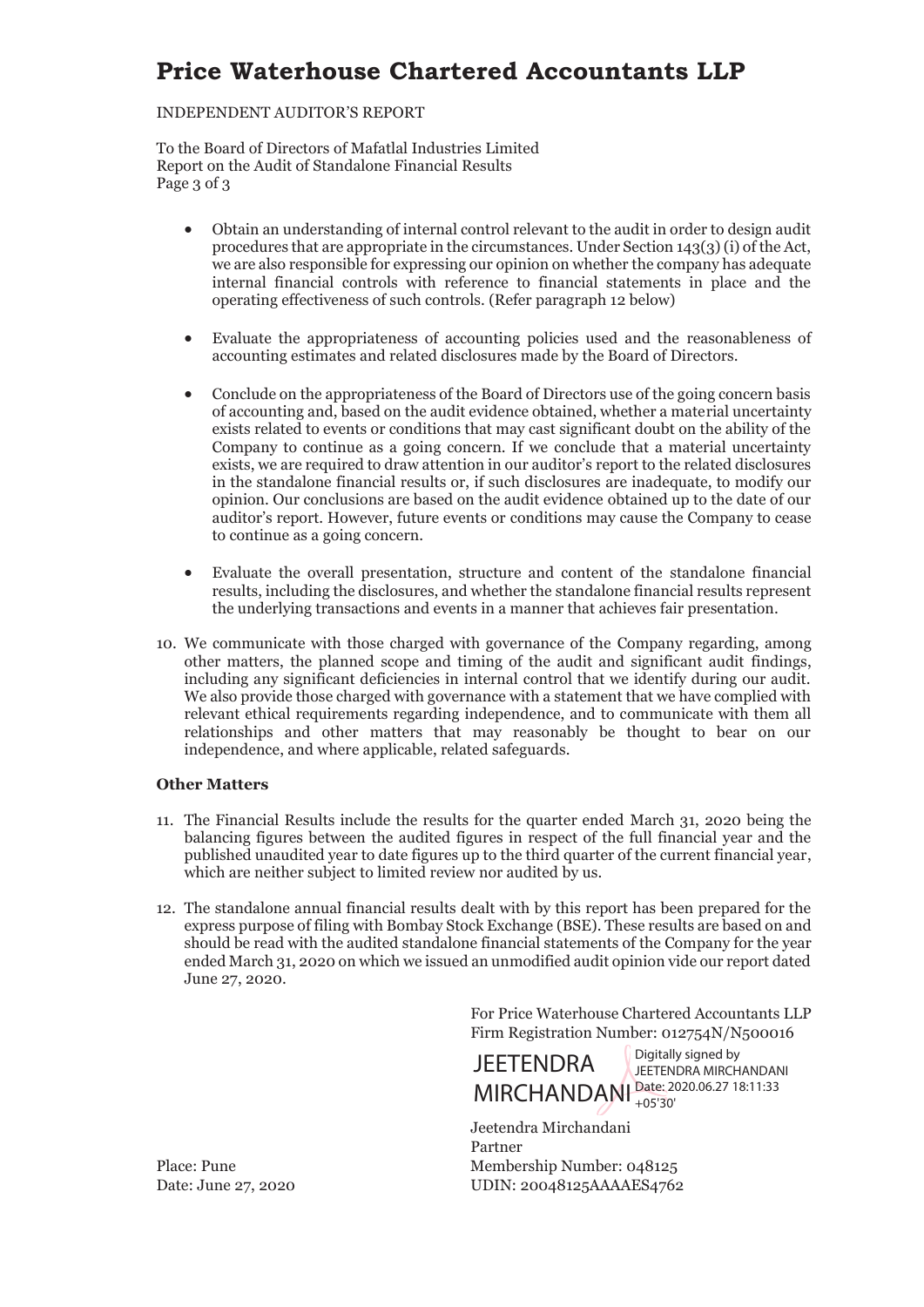#### **MAFATLAL INDUSTRIES LIMITED**

## **Email:ahmedabad@mafatlals.com, CIN L17110GJ1913PLC000035 Regd. Office: 301-302, Heritage Horizon, 3rd Floor, Off C. G. Road, Navrangpura, Ahmedabad - 380 009. Tel:079-26444404-06, Fax:079-26444403, Website:www.mafatlals.com,**

#### **CONSOLIDATED FINANCIAL RESULTS FOR THE YEAR ENDED 31ST MARCH, 2020**

**( Rs. in Lakhs )**

|                                                                 |                                                                                                                                                                                                                   | Quarter ended                                             |                                                         |                                                        | <b>Financial Year ended</b>                                  |                                                             |  |
|-----------------------------------------------------------------|-------------------------------------------------------------------------------------------------------------------------------------------------------------------------------------------------------------------|-----------------------------------------------------------|---------------------------------------------------------|--------------------------------------------------------|--------------------------------------------------------------|-------------------------------------------------------------|--|
| Sr.<br>No.                                                      | <b>PARTICULARS</b>                                                                                                                                                                                                | 31st March, 2020<br><b>Unaudited</b>                      | 31st December, 2019<br><b>Unaudited</b>                 | 31st March, 2019<br><b>Unaudited</b>                   | 31st March, 2020<br><b>Audited</b>                           | 31st March, 2019<br>Audited                                 |  |
| $\mathbf{1}$<br>a<br>b                                          | Revenue<br>Revenue from operations<br>Other Income (Refer note no.7)<br>Total Revenue (a + b)                                                                                                                     | 20.879.18<br>1,718.25<br>22,597.43                        | 24.453.83<br>2,401.28<br>26,855.11                      | 24.680.81<br>698.36<br>25,379.17                       | 100.552.94<br>5,677.38<br>106,230.32                         | 102.385.36<br>3,090.33<br>105,475.69                        |  |
| $\overline{2}$<br>a<br>$\mathsf{b}$<br>C<br>d<br>$\mathsf{e}\,$ | <b>Expenses</b><br>Cost of materials consumed<br>Purchases of stock-in-trade<br>Changes in inventories of finished goods, work-in-progress and stock-in-trade<br>Employee benefits expense<br>Finance costs (Net) | 4,905.50<br>12,372.55<br>(1,229.09)<br>1,987.28<br>666.84 | 10.032.69<br>9,441.76<br>(369.64)<br>2,130.12<br>789.04 | 7.100.66<br>8,811.40<br>3,480.22<br>2,517.88<br>757.80 | 29.157.59<br>50,731.71<br>(1,472.10)<br>8,856.36<br>3,143.29 | 32.626.10<br>37,470.42<br>3,823.14<br>12,057.04<br>3,018.86 |  |
| f<br>g                                                          | Depreciation and amortization expense<br>Other expenses<br><b>Total expenses</b>                                                                                                                                  | 453.52<br>3,147.91<br>22,304.51                           | 430.75<br>3,762.13<br>26,216.85                         | 900.58<br>4,732.30<br>28,300.84                        | 1,717.98<br>13,972.24<br>106,107.07                          | 3,595.66<br>22,529.71<br>115,120.93                         |  |
| 3                                                               | Profit / (Loss) before exceptional items (1-2)                                                                                                                                                                    | 292.92                                                    | 638.26                                                  | (2,921.67)                                             | 123.25                                                       | (9,645.24)                                                  |  |
| $\overline{4}$                                                  | Exceptional items (Refer note no. 8)                                                                                                                                                                              | (665.42)                                                  | (106.24)                                                | (7, 556.57)                                            | (1,459.18)                                                   | (8,361.80)                                                  |  |
| 5                                                               | Profit / (Loss) before tax (3-4)                                                                                                                                                                                  | (372.50)                                                  | 532.02                                                  | (10, 478.24)                                           | (1, 335.93)                                                  | (18,007.04)                                                 |  |
| 6<br>a<br>b<br>$\mathbf{C}$                                     | Tax expense: Credit / (Charge)<br>Current tax<br>(Short) / Excess provision of tax for earlier years<br>Deferred tax (charge) / credit                                                                            | (34.87)                                                   |                                                         | $\overline{a}$                                         | (34.87)                                                      |                                                             |  |
|                                                                 | Tax expense Credit / (Charge) (Net)                                                                                                                                                                               | (34.87)                                                   | $\sim$                                                  | ٠                                                      | (34.87)                                                      | ٠                                                           |  |
| $\overline{7}$                                                  | Net Profit / (Loss) for the period (5 - 6)                                                                                                                                                                        | (407.37)                                                  | 532.02                                                  | (10, 478.24)                                           | (1,370.80)                                                   | (18,007.04)                                                 |  |
| 8                                                               | Other comprehensive income<br>Items that will not be reclassified to profit or loss<br>Gain / (Loss) on Fair value of Investments<br>Actuarial Gain / (Loss) on Defined Benefit Obligations (net of tax)          | (9,045.76)<br>(226.90)                                    | (2,725.22)<br>(19.73)                                   | (4,450.02)<br>(173.95)                                 | (20,605.35)<br>(290.25)                                      | (11, 015.13)<br>(150.25)                                    |  |
| 9                                                               | Total comprehensive income for the period $(7 + 8)$                                                                                                                                                               | (9,680.03)                                                | (2, 212.93)                                             | (15, 102.21)                                           | (22, 266.40)                                                 | (29, 172.42)                                                |  |
| 10                                                              | Profit / (Loss) is attributable to<br>Owners of Mafatlal Industries Limited<br>Non Controlling Interest                                                                                                           | (407.37)                                                  | 532.02                                                  | (10, 478.24)                                           | (1,370.80)                                                   | (18,007.04)                                                 |  |
|                                                                 |                                                                                                                                                                                                                   | (407.37)                                                  | 532.02                                                  | (10, 478.24)                                           | (1,370.80)                                                   | (18,007.04)                                                 |  |
| 11                                                              | Other Comprehensive Income is attributable to<br>Owners of Mafatlal Industries Limited<br>Non Controlling Interest                                                                                                | (9,272.66)                                                | (2,744.95)                                              | (4,623.97)                                             | (20, 895.60)                                                 | (11, 165.38)                                                |  |
|                                                                 |                                                                                                                                                                                                                   | (9,272.66)                                                | (2,744.95)                                              | (4,623.97)                                             | (20, 895.60)                                                 | (11, 165.38)                                                |  |
| 12                                                              | Total Comprehensive Income is attributable to<br>Owners of Mafatlal Industries Limited<br>Non Controlling Interest                                                                                                | (9,680.03)                                                | (2, 212.93)                                             | (15, 102.21)                                           | (22, 266.40)                                                 | (29, 172.42)                                                |  |
|                                                                 |                                                                                                                                                                                                                   | (9,680.03)                                                | (2, 212.93)                                             | (15, 102.21)                                           | (22, 266.40)                                                 | (29, 172.42)                                                |  |
| 13<br>14                                                        | Paid-up equity share capital (face value of Rs. 10/- per share)<br>Other Equity                                                                                                                                   | 1,391.28                                                  | 1,391.28                                                | 1,391.28                                               | 1,391.28<br>27,071.60                                        | 1,391.28<br>49,314.69                                       |  |
| 15                                                              | Earning / (Loss) per share [face value of Rs. 10/- per share] (not annualized)<br><b>Basic and Diluted</b>                                                                                                        | (2.93)                                                    | 3.82                                                    | (75.31)                                                | (9.85)                                                       | (129.43)                                                    |  |

See accompanying notes to the Financial Results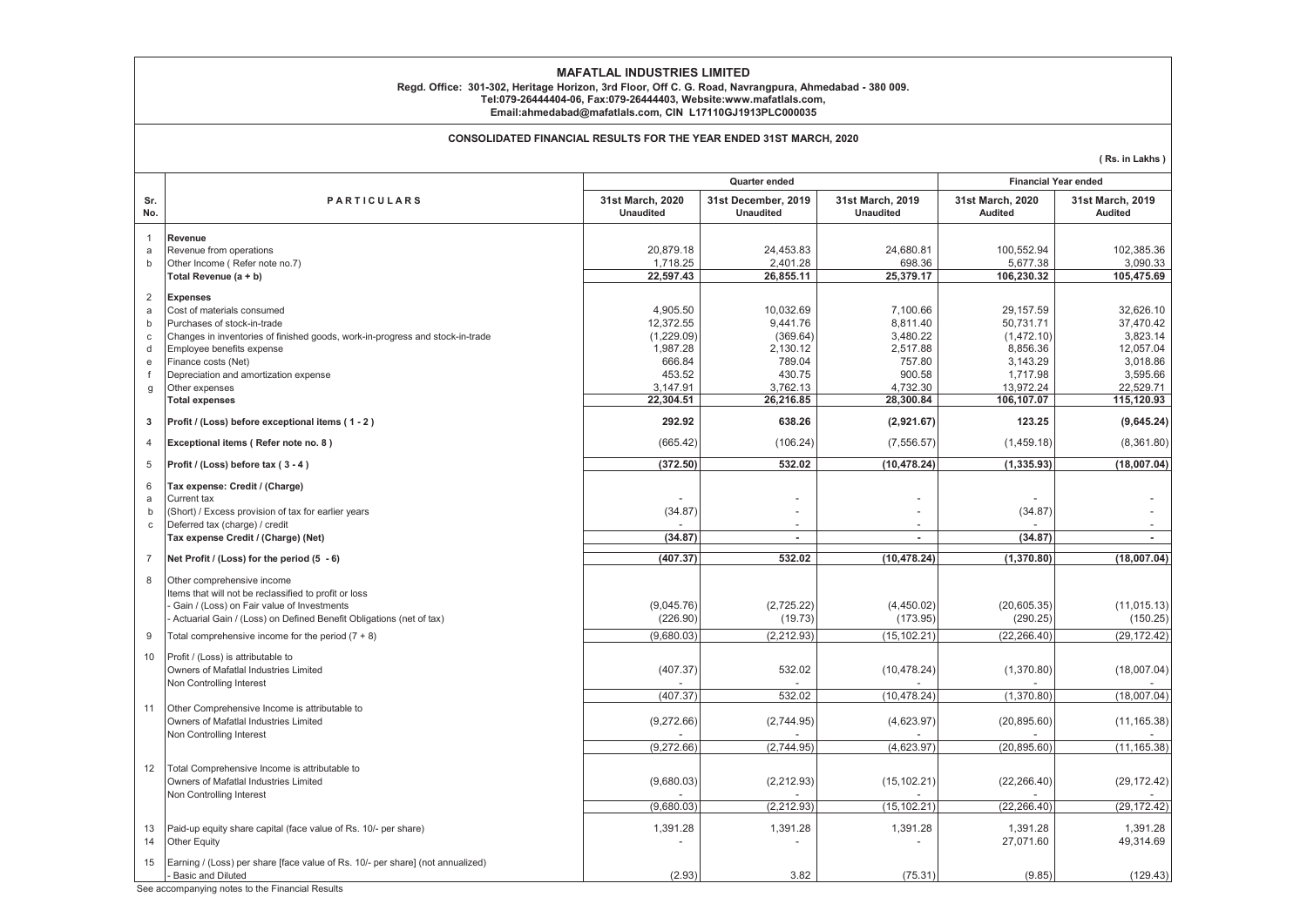### **Notes :**

| <b>Consolidated Statement of Assets and Liabilities</b><br><b>Particulars</b>          | As at 31st                    | (Rs. In Lakhs)<br>As at 31st  |
|----------------------------------------------------------------------------------------|-------------------------------|-------------------------------|
|                                                                                        |                               |                               |
|                                                                                        | <b>March, 2020</b><br>Audited | <b>March, 2019</b><br>Audited |
|                                                                                        |                               |                               |
| <b>ASSETS</b>                                                                          |                               |                               |
|                                                                                        |                               |                               |
| <b>Non Current Assets</b><br>(a) Property, Plant and Equipment                         |                               |                               |
| (b) Right-of-use Assets                                                                | 13,154.75<br>66.83            | 13,210.21                     |
| (c) Investment Property                                                                | 250.68                        | 287.22                        |
| (d) Intangible assets                                                                  |                               |                               |
| (e) Intangible assets under development                                                | 346.34                        | 362.15                        |
| (f) Financial Assets                                                                   | $\overline{\phantom{a}}$      | 61.98                         |
| (i) Investments                                                                        | 16,775.80                     |                               |
| (ii) Trade Receivables                                                                 |                               | 37,381.15                     |
| (iii) Loans                                                                            | 33.20<br>481.18               | 33.20<br>471.74               |
| (iv) Others financial assets                                                           |                               |                               |
| (g) Deferred tax assets (net)                                                          | 566.74                        | 671.63                        |
| (h) Other non-current assets                                                           | 1,227.96                      | 1,227.96                      |
|                                                                                        | 94.19                         | 498.22                        |
| (i) Income tax asset (net)<br><b>Total Non - Current Assets</b>                        | 1,701.46                      | 1,831.26                      |
|                                                                                        | 34,699.13                     | 56,036.72                     |
| <b>Current Assets</b>                                                                  |                               |                               |
| (a) Inventories                                                                        | 10,605.69                     | 10,496.54                     |
| (b) Financial Assets                                                                   |                               |                               |
| (i) Investments                                                                        | 65.00                         |                               |
| (ii) Trade receivables                                                                 | 25,470.16                     | 19,562.80                     |
| (iii) Cash and cash equivalents                                                        | 2,697.26                      | 1,020.02                      |
| (iv) Bank balances other than (ii) above                                               | 891.48                        | 907.46                        |
| (v) Loans                                                                              | 696.60                        | 443.58                        |
| (c) Other current assets                                                               | 4,042.43                      | 4,269.54                      |
| (d) Assets held for sale                                                               | 2,476.65                      | 7,853.27                      |
| <b>Total Current Assets</b>                                                            | 46,945.27                     | 44,553.21                     |
|                                                                                        |                               |                               |
| <b>Total Assets</b>                                                                    | 81,644.40                     | 100,589.93                    |
| <b>EQUITY AND LIABILITIES</b><br><b>Equity</b>                                         |                               |                               |
| (a) Equity Share capital                                                               | 1,391.22                      | 1,391.22                      |
| <b>Other Equity</b>                                                                    |                               |                               |
| (b) Other equity                                                                       | 27,071.60                     | 49,314.69                     |
| (c) Non Controlling Interest                                                           | 4.69                          |                               |
| <b>Total equity</b>                                                                    | 28,467.51                     | 50,710.60                     |
|                                                                                        |                               |                               |
| Liabilities                                                                            |                               |                               |
| <b>Non current Liabilities</b>                                                         |                               |                               |
| (a) Financial Liabilities                                                              |                               |                               |
| (i) Borrowings                                                                         | 6,239.24                      | 5,633.74                      |
| (ii) Other financial liabilities                                                       | 606.17                        | 595.79                        |
| (b) Other non-current liabilities                                                      | 401.49                        | 544.16                        |
| <b>Total Non - Current Liabilities</b>                                                 | 7,246.90                      | 6,773.69                      |
| <b>Current Liabilities</b>                                                             |                               |                               |
|                                                                                        |                               |                               |
| (a) Financial Liabilities                                                              |                               |                               |
| (i) Borrowings                                                                         | 7,183.52                      | 12,387.67                     |
| (ii) Trade payables                                                                    |                               |                               |
| - total outstanding dues of micro enterprises and small enterprises; and               | 470.41                        | 44.96                         |
| total outstanding dues of creditors other than micro enterprises and small enterprises | 30,928.35                     | 21,438.72                     |
| (iii) Lease liabilities                                                                | 74.20                         |                               |
| (iv) Other financial liabilities                                                       | 2,204.34                      | 3,427.57                      |
| (b) Provisions                                                                         | 1,303.47                      | 927.31                        |
| (c) Other current liabilities                                                          | 1,480.96                      | 3,561.19                      |
| (d) Income Tax Liabilities (Net)                                                       | 141.24                        | 290.16                        |
| (e) Liabilities directly associated with assets held for sale                          | 2,143.50                      | 1,028.06                      |
| <b>Total Current Liabilities</b>                                                       | 45,929.99                     | 43,105.64                     |
|                                                                                        |                               |                               |
| <b>Total Liabilities</b>                                                               | 53,176.89                     | 49,879.33                     |
|                                                                                        |                               |                               |
| <b>Total Equity and Liabilities</b>                                                    | 81,644.40                     | 100,589.93                    |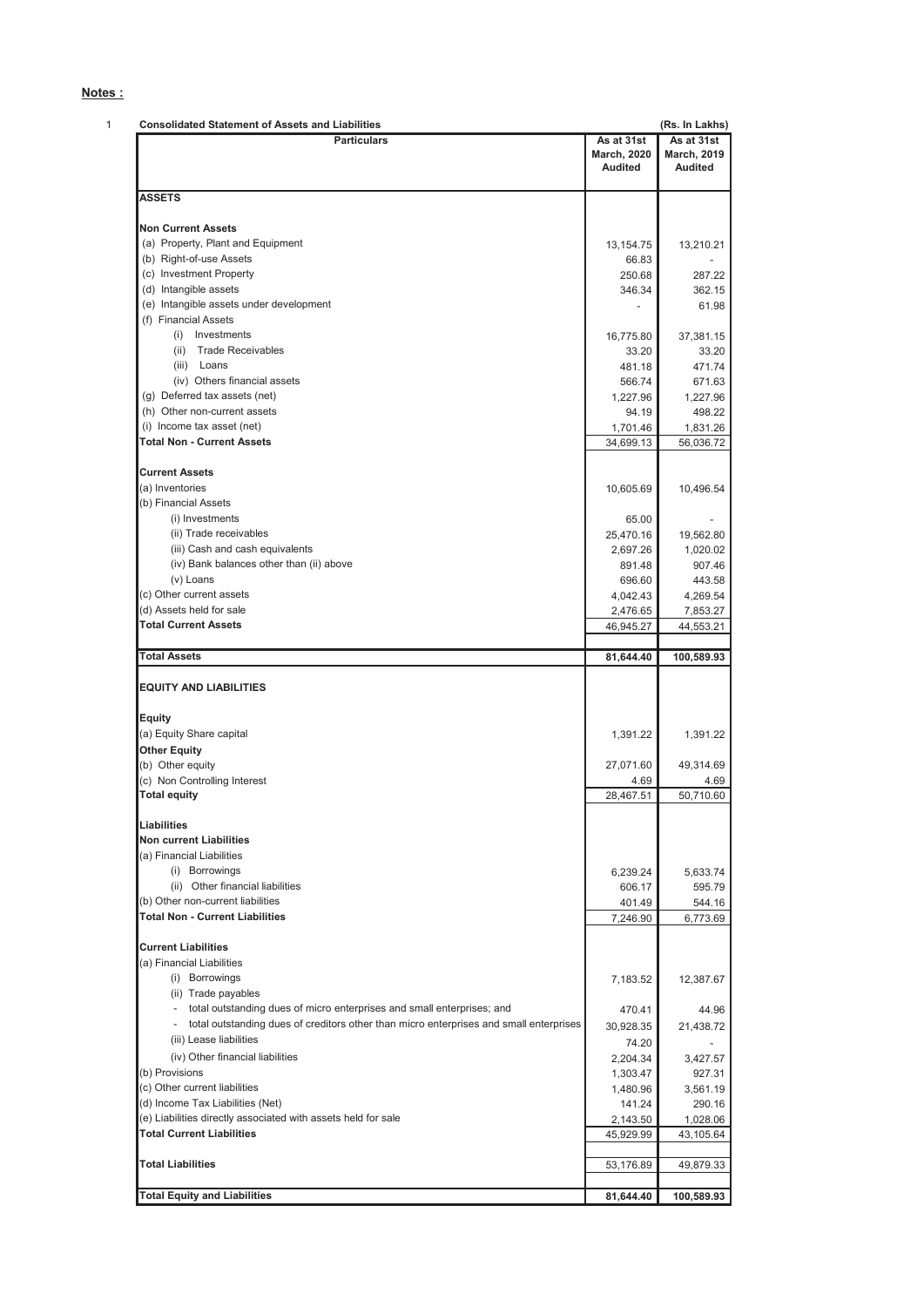| 2  | Consolidated Statement of Cash Flow for the year ended March 31, 2020                                              |                        | (Rs. In Lakhs)      |
|----|--------------------------------------------------------------------------------------------------------------------|------------------------|---------------------|
|    | <b>Particulars</b>                                                                                                 | Year ended             | Year ended          |
|    |                                                                                                                    | 31st March,            | 31st March,         |
|    |                                                                                                                    | 2020                   | 2019                |
|    |                                                                                                                    | <b>Audited</b>         | <b>Audited</b>      |
|    |                                                                                                                    |                        |                     |
| А. | Cash flow from operating activities                                                                                |                        |                     |
|    | Net Profit /(Loss) before exceptional items and tax as per the Statement of Profit and Loss                        | 123.25                 | (9,645.24)          |
|    | <b>Adjustments for:</b>                                                                                            |                        |                     |
|    | Employee Stock Option Expense<br>Depreciation and amoritsation expenses                                            | 23.31<br>1.717.98      | 30.94<br>3,595.66   |
|    | <b>Exceptional items</b>                                                                                           | 600.85                 | 7,302.40            |
|    | Finance costs                                                                                                      | 3,143.29               | 3,018.86            |
|    | Gain on sale of Property Plant and Equipment                                                                       | (2, 288.37)            | (157.03)            |
|    | Interest Income                                                                                                    | (156.66)               | (174.21)            |
|    | Interest on income tax refund<br>Apportionment of government grant                                                 | (122.80)               | (32.69)<br>(487.60) |
|    | Dividend income                                                                                                    | (1,271.58)             | (655.82)            |
|    | Rental Income on Investment Properties                                                                             | (406.04)               | (519.60)            |
|    | Utility and other receipts in respect of investment properties                                                     | (863.76)               | (837.64)            |
|    | Bad trade and other receivables/ Loans and advances written off (net)                                              | 7.00                   | 2.35                |
|    | Provision for doubtful debts/ advances                                                                             | 117.39                 | 224.11              |
|    | Net unrealised exchange loss /(gain)<br>Operating profit before working capital changes                            | (120.44)<br>503.42     | 91.95<br>1,756.44   |
|    | Changes in working capital                                                                                         |                        |                     |
|    | Adjustments for (increase) / decrease in operating assets:                                                         |                        |                     |
|    | Inventories                                                                                                        | (109.15)               | 5,770.51            |
|    | Trade receivables                                                                                                  | (5,929.41)             | 8,739.89            |
|    | <b>Current Loans and advances</b><br>Non current loans and advances                                                | (253.02)<br>(41.61)    | 5.01<br>155.56      |
|    | <b>Other Current Financial Assets</b>                                                                              | (7.00)                 | (0.58)              |
|    | Other Non Current Financial Assets                                                                                 |                        | 35.99               |
|    | <b>Other Bank Balances</b>                                                                                         | 15.54                  | 744.63              |
|    | <b>Other Non Current Assets</b>                                                                                    | 412.84                 | (18.14)             |
|    | <b>Other Current Assets</b>                                                                                        | 227.54                 | (581.46)            |
|    | Adjustments for increase / (decrease) in operating liabilities:                                                    |                        |                     |
|    | Other Non Current Financial Liabilities                                                                            | 10.38                  | 68.54               |
|    | Other Non current Liabilities                                                                                      | 12.30                  | (1,526.44)          |
|    | Trade and other payables                                                                                           | 9,961.65               | (5,489.77)          |
|    | Other Current Financial Liabilities (excluding current maturities of non current borrowings)                       | (0.05)                 | 56.22               |
|    | <b>Current Provisions</b>                                                                                          | 85.82                  | (1,331.04)          |
|    | <b>Other Current Liabilities</b><br><b>Changes in Working Capital</b>                                              | (962.60)<br>3,423.23   | 795.30<br>7,424.22  |
|    | <b>Cash generated from Operations</b>                                                                              | 3,926.65               | 9,180.66            |
|    | Net income tax (paid) / refunds                                                                                    | (53.93)                | (23.11)             |
|    | Net Cash inflow from operating activities before exceptional items                                                 | 3,872.72               | 9,157.55            |
|    | <b>Exceptional Items</b><br>Net Cash inflow from operating activities                                              | (1,459.18)             | (8,361.80)          |
|    |                                                                                                                    | 2,413.54               | 795.75              |
|    | <b>B.</b> Cash flow from investing activities                                                                      |                        |                     |
|    | Purchase of Property, Plant and Equipment including capital advances                                               | (128.21)               | (1,085.05)          |
|    | Proceeds from disposal of Property, Plant and Equipment / Assets held for sale                                     | 5,753.55               | 510.61              |
|    | Purchase of Intangible Assets including intangible under development<br>(Purchase) / Sales Proceeds of investments | (11.00)<br>(65.00)     | (67.12)             |
|    | Deposits Matured / (Placed) with banks                                                                             | 104.89                 | 1,764.45<br>657.12  |
|    | Interest received                                                                                                  | 156.66                 | 174.21              |
|    | Dividend income                                                                                                    | 1,271.58               | 655.82              |
|    | Rental Income on Investment Properties                                                                             | 406.04                 | 519.60              |
|    | Utility and other receipts in respect of investment properties<br>Net cash inflow from investing activities        | 863.76<br>8,352.27     | 837.64<br>3,967.28  |
|    |                                                                                                                    |                        |                     |
|    | C. Cash flow from financing activities                                                                             |                        |                     |
|    | Non current Borrowings taken                                                                                       | 3,813.00               | 275.94              |
|    | <b>Interest Paid</b>                                                                                               | (3, 155.23)            | (2,995.41)          |
|    | Non current borrowings repaid<br>Current borrowings taken / (repaid) (Net)                                         | (4,369.40)             | (2,380.39)          |
|    | Principal element of lease payments                                                                                | (5,204.14)<br>(172.80) | (558.17)            |
|    | Net cash outflow from financing activities                                                                         | (9,088.57)             | (5,658.03)          |
|    | Net Increase / (Decrease) in cash and cash equivalents                                                             | 1,677.24               | (895.00)            |
|    | Cash and cash equivalents at the beginning of the period                                                           | 1,020.02               | 1,915.02            |
|    | Cash and cash equivalents at the end of the period                                                                 | 2,697.26               | 1,020.02            |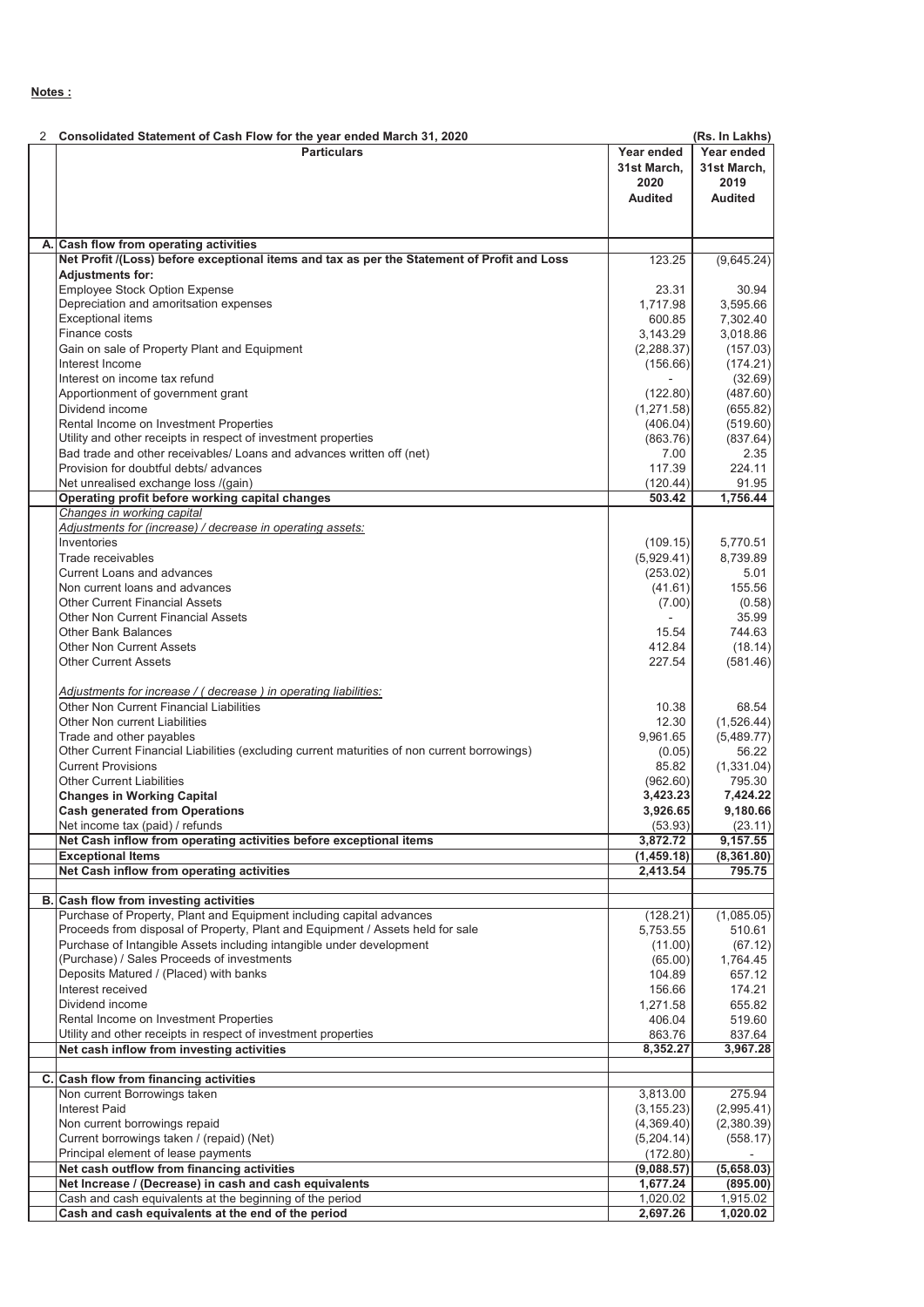### **NOTES:**

- 3. The above results have been reviewed by the Audit Committee and approved by the Board of Directors at its meeting held on  $27<sup>th</sup>$  June, 2020.
- 4. The consolidated results includes the financial results of one subsidiary Mafatlal Services Limited (MSL).
- 5. Figures for the quarter ended 31<sup>st</sup> March, 2020 and 31<sup>st</sup> March, 2019 are the balancing figures between the audited figures in respect of the full financial year and the published year to date figures upto the third quarter of the relevant financial year.
- 6. During the quarter and year ended 31<sup>st</sup> March, 2020, there is no change in the status of the litigation in respect of Company's entitlement for Transfer of Development Rights against surrender of part of leasehold land at Mazagaon to Municipal Corporation of Greater Mumbai as compared to 31st March, 2019.
- 7. Other income includes net profit on sale of residential property and surplus land parcels aggregating to Rs. 605.75 lakhs for the quarter and Rs. 2,288.37 lakhs for the year ended  $31<sup>st</sup>$ March, 2020 (quarter and year ended 31<sup>st</sup> March, 2019 - Nil)
- 8. Consequent to strategic initiatives undertaken by the Company to substantially scale down Navsari operations comprising of denim so as to improve its financial position, the Company had written-down / recognised provisions pertaining to carrying value of Property, Plant and Equipment (classified as held for sale), one-time employees liabilities and certain current / noncurrent assets of denim operations aggregating to Rs. 8,361.80 lakhs and disclosed the same as exceptional items for the year ended 31st March, 2019.

In continuation of the same, in the quarter and year ended  $31<sup>st</sup>$  March, 2020, the Company has sold certain assets held for sale and inventories at Navsari. Manufacturing operations at Navsari comprising of denim has been closed. However, activities such as stock liquidation, collection of receivables and routine maintenance of plant are being carried on.

The impact of the above-mentioned activities has been disclosed as exceptional items, as shown below: (Rs. In lakhs)

|                                            |                        |                        | .           |
|--------------------------------------------|------------------------|------------------------|-------------|
|                                            | Quarter                | Quarter                | Year ended  |
|                                            | ended 31 <sup>st</sup> | ended 31 <sup>st</sup> | 31st March, |
|                                            | March, 2020            | December,              | 2020        |
|                                            |                        | 2019                   |             |
| One-time employee's settlement             |                        |                        | 736.24      |
| Net Loss / (Gain) on Assets held for sale, | 665.42                 | 106.24                 | 722.94      |
| Inventories and write back of provision    |                        |                        |             |
| for doubtful debts                         |                        |                        |             |
| Total                                      | 665.42                 | 106.24                 | 1,459.18    |

Consequent to the above-mentioned initiatives undertaken by the Management, results for the quarter and year ended 31<sup>st</sup> March, 2020 are not comparable with the corresponding period of the previous year.

9. Effective 1<sup>st</sup> April, 2019, the Company has adopted Ind AS 116 'Leases', w.r.t. lease contracts outstanding as on 1st April, 2019 using the modified retrospective method. Accordingly, financial results for the quarter and year ended 31st March, 2019 have not been retrospectively adjusted. This has resulted in recognising a right-of-use asset of Rs. 239.63 lakhs and a corresponding lease liability of Rs. 239.63 lakhs as at 1<sup>st</sup> April, 2019. The effect of this adoption on the Profit / (Loss) for the period and the Earnings / (Loss) per share is not significant and has been given effect in these results.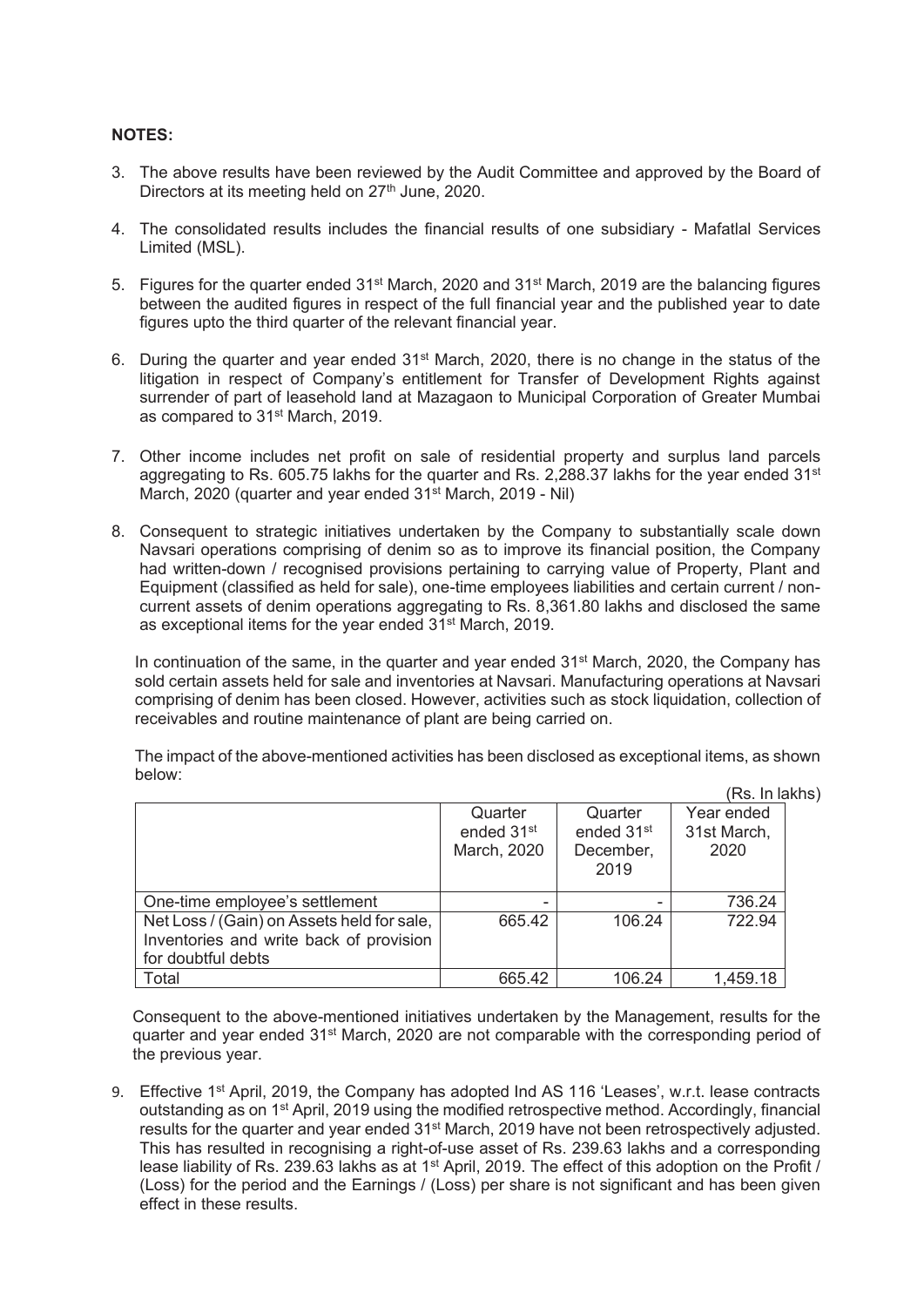In the Statement of Profit and Loss for the current period, the nature of expenses in respect of operating leases has changed from lease rent in previous periods to depreciation cost for the right-to-use asset and finance cost for interest accrued on lease liability.

- 10. The outbreak of Covid-19 has severely impacted many businesses around the world. In view of the various directives of Central Government/ Concerned State Governments relating to lockdown, the Company, on 22<sup>nd</sup> March, 2020, decided to temporarily suspend manufacturing operations at its facilities, after following requisite safety protocols. The Company has since recommenced its operations at plant location from 14<sup>th</sup> May, 2020 in a phased manner. Management has carried out a detailed assessment of the impact of Covid-19 on its business operations and liquidity position, and on the recoverability and carrying values of its assets, including Property, Plant and Equipment, Investment Properties, Intangible assets, Assets held for sale, Trade receivables, Inventories, Investments and Deferred tax assets and has concluded that there are no significant impact on its financial results / position as at 31st March, 2020. The assessment of the liquidity position made by the Management is highly dependent on debtor's recovery, inventory liquidation & recovery of proceeds from assets held for sale which has also been impacted consequent to Covid-19 outbreak. Based on assessment of the management, an adequate provision for doubtful debts and slow moving / non-moving inventory has been recognized. As the situation is constantly evolving, Management has considered various internal and external information available up to the date of approval of financial statements in assessing the impact of the Covid-19 pandemic in these financial results. However, the impact assessment of Covid-19 is a continuing process given the uncertainties associated with its nature and duration and accordingly the impact may be different from that estimated as at the date of approval of these financial results. The Company will continue to monitor any material changes to future economic conditions.
- 11. The Company has identified Textile Business as its only primary reportable segment in accordance with the requirements of Ind AS 108, 'Operating Segments'. Accordingly, no separate segment information has been provided.
- 12. Previous period's figures have been reclassified, wherever necessary, to correspond with those of the current period.

**For Price Waterhouse Chartered Accountants LLP** Registration No.012754N / N500016

**JEETENDRA**  $\int$  pigitally signed by MIRCHANDA MIRCHANDANI NI **JEETENDRA** Date: 2020.06.27 18:13:16 +05'30'

 **Jeetendra Mirchandani H. A. Mafatlal** Partner Chairman Chairman Membership No. 048125 (DIN:00009872)

In terms of our report attached **For and on behalf of the Board of Directors** 

 **For Mafatlal Industries Limited** 

Hrishikes Digitally signed h Arvind Arvind Mafatlal **Mafatlal** by Hrishikesh Date: 2020.06.27 17:51:18 +05'30'

Pune, June 27, 2020 Mumbai, June 27, 2020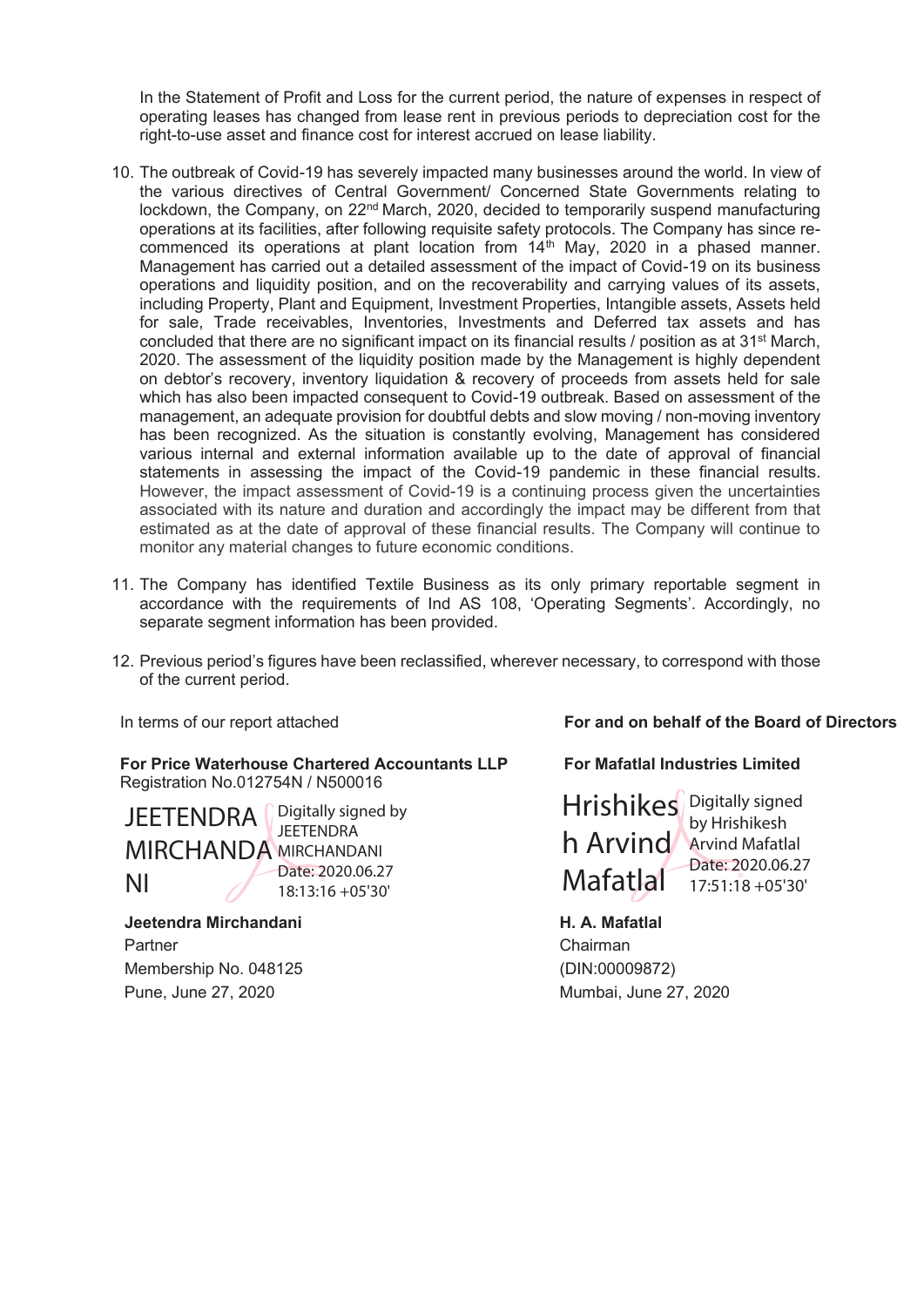### **INDEPENDENT AUDITOR'S REPORT**

### **To the Board of Directors of Mafatlal Industries Limited**

### **Report on the Audit of Consolidated Financial Results**

### **Opinion**

- 1. We have audited the consolidated annual financial results of Mafatlal Industries Limited (hereinafter referred to as the 'Holding Company") and its subsidiary (Holding Company and its subsidiaries together referred to as "the Group"), for the year ended March 31, 2020 and the consolidated statement of assets and liabilities and the consolidated statement of cash flows as at and for the year ended on that date, attached herewith, being submitted by the Holding Company pursuant to the requirement of Regulation 33 of the SEBI (Listing Obligations and Disclosure Requirements) Regulations, 2015, as amended ('Listing Regulations'). Attention is drawn to the fact that the consolidated figures for the corresponding quarter ended March 31, 2019, as reported in these financial results have been approved by the Holding Company's Board of Directors, but have not been subjected to review.
- 2. In our opinion and to the best of our information and according to the explanations given to us and based on the consideration of reports of other auditors on separate audited financial statements of the subsidiary, the aforesaid consolidated financial results:
	- (i) include the annual financial results of Mafatlal Services Limited
	- (ii) are presented in accordance with the requirements of Regulation 33 of the Listing Regulations in this regard; and
	- (iii) give a true and fair view in conformity with the recognition and measurement principles laid down in the applicable accounting standards prescribed under Section 133 of the Companies Act, 2013 (the "Act") and other accounting principles generally accepted in India, of net loss and other comprehensive income and other financial information of the Group for the year ended March 31, 2020 and the consolidated statement of assets and liabilities and the consolidated statement of cash flows as at and for the year ended on that date.

### **Basis for Opinion**

3. We conducted our audit in accordance with the Standards on Auditing (SAs) specified under section 143(10) of the Act and other applicable authoritative pronouncements issued by the Institute of Chartered Accountants of India. Our responsibilities under those Standards are further described in the 'Auditor's Responsibilities for the Audit of the Consolidated Financial Results' section of our report. We are independent of the Group in accordance with the Code of Ethics issued by the Institute of Chartered Accountants of India together with the ethical requirements that are relevant to our audit of the financial statements under the provisions of the Act and the Rules thereunder, and we have fulfilled our other ethical responsibilities in accordance with these requirements and the Code of Ethics. We believe that the audit evidence obtained by us and other auditors in terms of their reports referred to in "Other Matter" paragraph 12 below, is sufficient and appropriate to provide a basis for our opinion.

*Price Waterhouse Chartered Accountants LLP, 7th Floor, Tower A – Wing 1, Business Bay, Airport Road, Yerwada, Pune – 411 006* 

*T: +91 (20) 41004444, F: +91 (20) 41006161* 

Registered office and Head Office: Sucheta Bhawan, 11A Vishnu Digambar Marg, New Delhi – 110002

Price Waterhouse (a Partnership Firm) Converted into Price Waterhouse Chartered Accountants LLP (a Limited Liability Partnership with LLP identity no: LLPIN<br>AAC-5001) with effect from July 25, 2014. Post its conversion to (ICAI registration number before conversion was 012754N)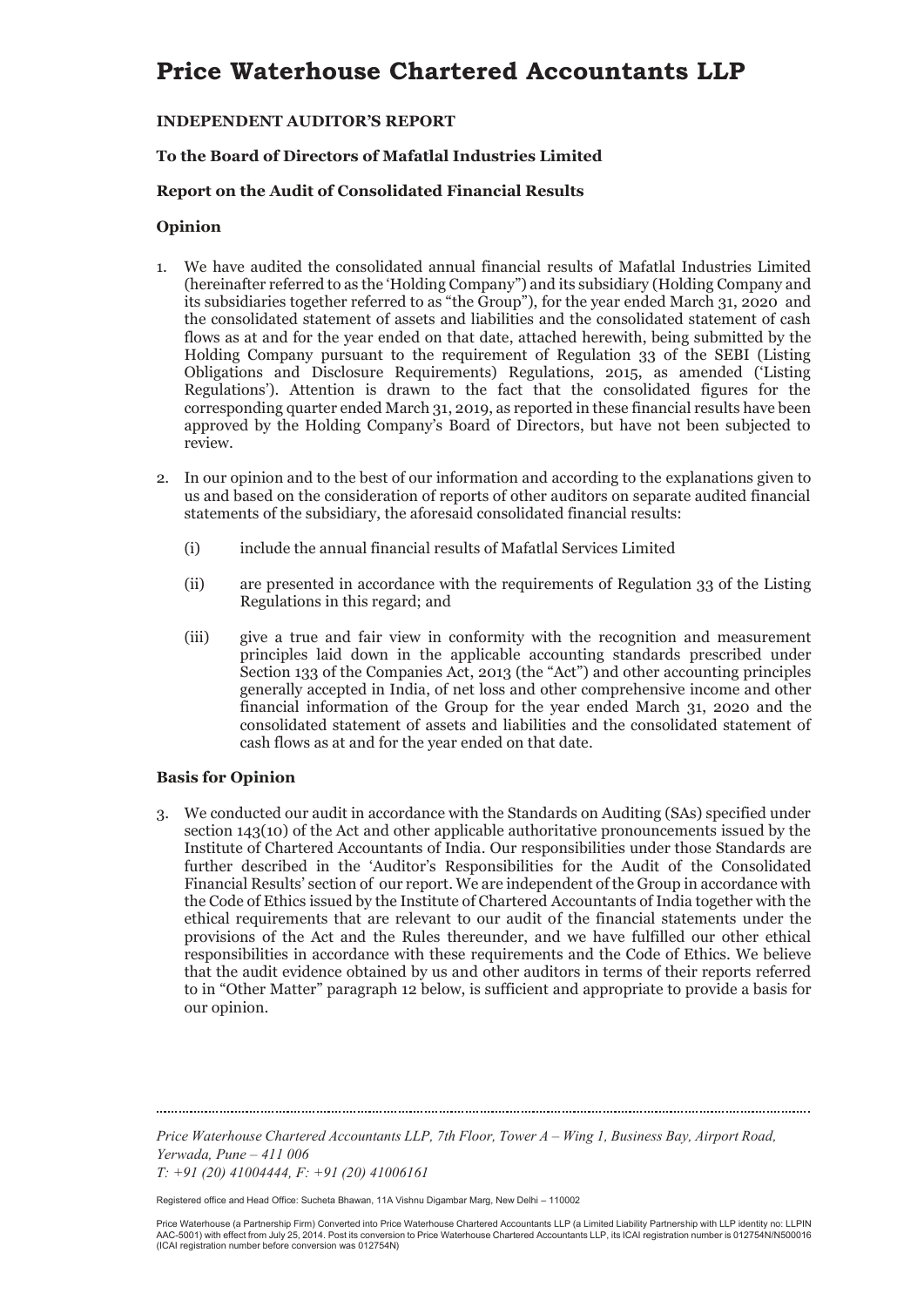### INDEPENDENT AUDITOR'S REPORT

To the Board of Directors of Mafatlal Industries Limited Report on the Audit of Consolidated Financial Results Page 2 of 4

### **Emphasis of Matter**

4. We draw attention to Note 10 to the Consolidated Financial Results for the year ended March 31, 2020, which describes the management's assessment of the financial impact consequent to outbreak of Coronavirus (Covid-19) and uncertainties due to the lock-down and other restrictions related to Covid-19. In view of highly uncertain economic environment, a definitive assessment of the impact of the events in the subsequent periods on the balance sheet as of the year end is highly dependent upon circumstances as they evolve. Our opinion is not modified in respect of this matter.

### **Board of Directors' Responsibilities for the Consolidated Financial Results**

- 5. These Consolidated financial results have been prepared on the basis of the consolidated annual financial statements. The Holding Company's Board of Directors are responsible for the preparation and presentation of these consolidated financial results that give a true and fair view of the net loss and other comprehensive income and other financial information of the Group and the consolidated statement of assets and liabilities and the consolidated statement of cash flows in accordance with the recognition and measurement principles laid down in the Indian Accounting Standards prescribed under Section 133 of the Act read with relevant rules issued thereunder and other accounting principles generally accepted in India and in compliance with Regulation 33 of the Listing Regulations. The respective Board of Directors of the companies included in the Group are responsible for maintenance of adequate accounting records in accordance with the provisions of the Act for safeguarding of the assets of the Group and for preventing and detecting frauds and other irregularities; selection and application of appropriate accounting policies; making judgments and estimates that are reasonable and prudent; and the design, implementation and maintenance of adequate internal financial controls, that were operating effectively for ensuring accuracy and completeness of the accounting records, relevant to the preparation and presentation of the consolidated financial statements that give a true and fair view and are free from material misstatement, whether due to fraud or error, which have been used for the purpose of preparation of the consolidated financial results by the Directors of the Holding Company, as aforesaid.
- 6. In preparing the consolidated financial results, the respective Board of Directors of the companies included in the Group are responsible for assessing the ability of the Group and to continue as a going concern, disclosing, as applicable, matters related to going concern and using the going concern basis of accounting unless the respective Board of Directors either intends to liquidate the Group or to cease operations, or has no realistic alternative but to do so.
- 7. The respective Board of Directors of the companies included in the Group are responsible for overseeing the financial reporting process of the Group.

### **Auditor's Responsibilities for the Audit of the Consolidated Financial Results**

8. Our objectives are to obtain reasonable assurance about whether the consolidated financial results as a whole are free from material misstatement, whether due to fraud or error, and to issue an auditor's report that includes our opinion. Reasonable assurance is a high level of assurance, but is not a guarantee that an audit conducted in accordance with SAs will always detect a material misstatement when it exists. Misstatements can arise from fraud or error and are considered material if, individually or in the aggregate, they could reasonably be expected to influence the economic decisions of users taken on the basis of these consolidated financial results.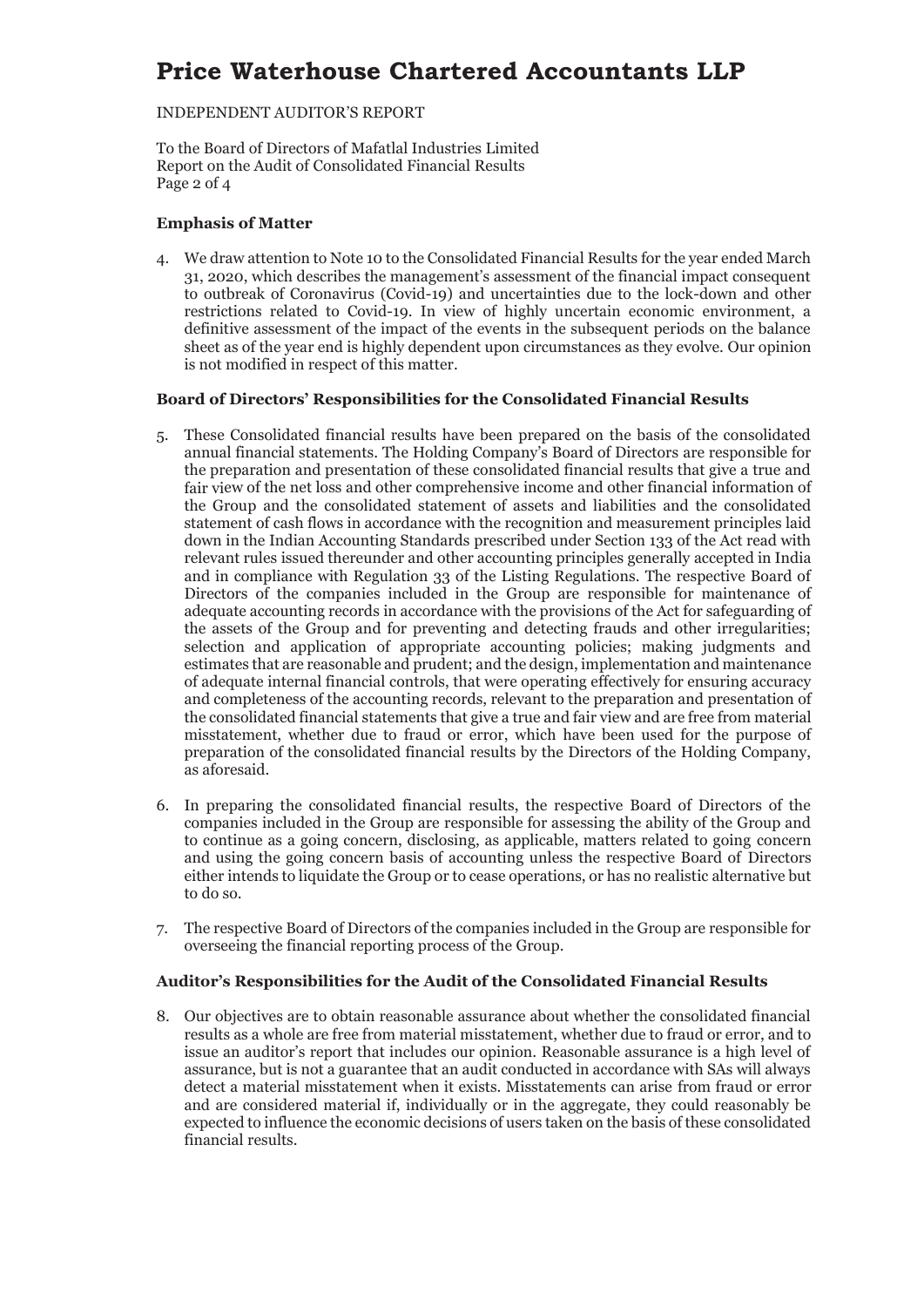### INDEPENDENT AUDITOR'S REPORT

To the Board of Directors of Mafatlal Industries Limited Report on the Audit of Consolidated Financial Results Page 3 of 4

- 9. As part of an audit in accordance with SAs, we exercise professional judgment and maintain professional skepticism throughout the audit. We also:
	- Identify and assess the risks of material misstatement of the consolidated financial results, whether due to fraud or error, design and perform audit procedures responsive to those risks, and obtain audit evidence that is sufficient and appropriate to provide a basis for our opinion. The risk of not detecting a material misstatement resulting from fraud is higher than for one resulting from error, as fraud may involve collusion, forgery, intentional omissions, misrepresentations, or the override of internal control.
	- x Obtain an understanding of internal control relevant to the audit in order to design audit procedures that are appropriate in the circumstances. Under Section 143(3)(i) of the Act, we are also responsible for expressing our opinion on whether the company has adequate internal financial controls with reference to financial statements in place and the operating effectiveness of such controls. (Refer paragraph 15 below)
	- x Evaluate the appropriateness of accounting policies used and the reasonableness of accounting estimates and related disclosures made by the Board of Directors.
	- x Conclude on the appropriateness of the Board of Directors use of the going concern basis of accounting and, based on the audit evidence obtained, whether a material uncertainty exists related to events or conditions that may cast significant doubt on the ability of the Group to continue as a going concern. If we conclude that a material uncertainty exists, we are required to draw attention in our auditor's report to the related disclosures in the consolidated financial results or, if such disclosures are inadequate, to modify our opinion. Our conclusions are based on the audit evidence obtained up to the date of our auditor's report. However, future events or conditions may cause the Group to cease to continue as a going concern.
	- x Evaluate the overall presentation, structure and content of the consolidated financial results, including the disclosures, and whether the consolidated financial results represent the underlying transactions and events in a manner that achieves fair presentation.
	- Obtain sufficient appropriate audit evidence regarding the financial results of the entities within the Group to express an opinion on the consolidated Financial Results. We are responsible for the direction, supervision and performance of the audit of financial information of such entities included in the consolidated financial results of which we are the independent auditors. For the other entities included in the consolidated financial results, which have been audited by other auditors, such other auditors remain responsible for the direction, supervision and performance of the audits carried out by them. We remain solely responsible for our audit opinion.
- 10. We communicate with those charged with governance of the Holding Company and such other entities included in the consolidated financial results of which we are the independent auditors regarding, among other matters, the planned scope and timing of the audit and significant audit findings, including any significant deficiencies in internal control that we identify during our audit. We also provide those charged with governance with a statement that we have complied with relevant ethical requirements regarding independence, and to communicate with them all relationships and other matters that may reasonably be thought to bear on our independence, and where applicable, related safeguards.
- 11. We also performed procedures in accordance with the circular issued by the SEBI under Regulation 33(8) of the Listing Regulations, as amended, to the extent applicable.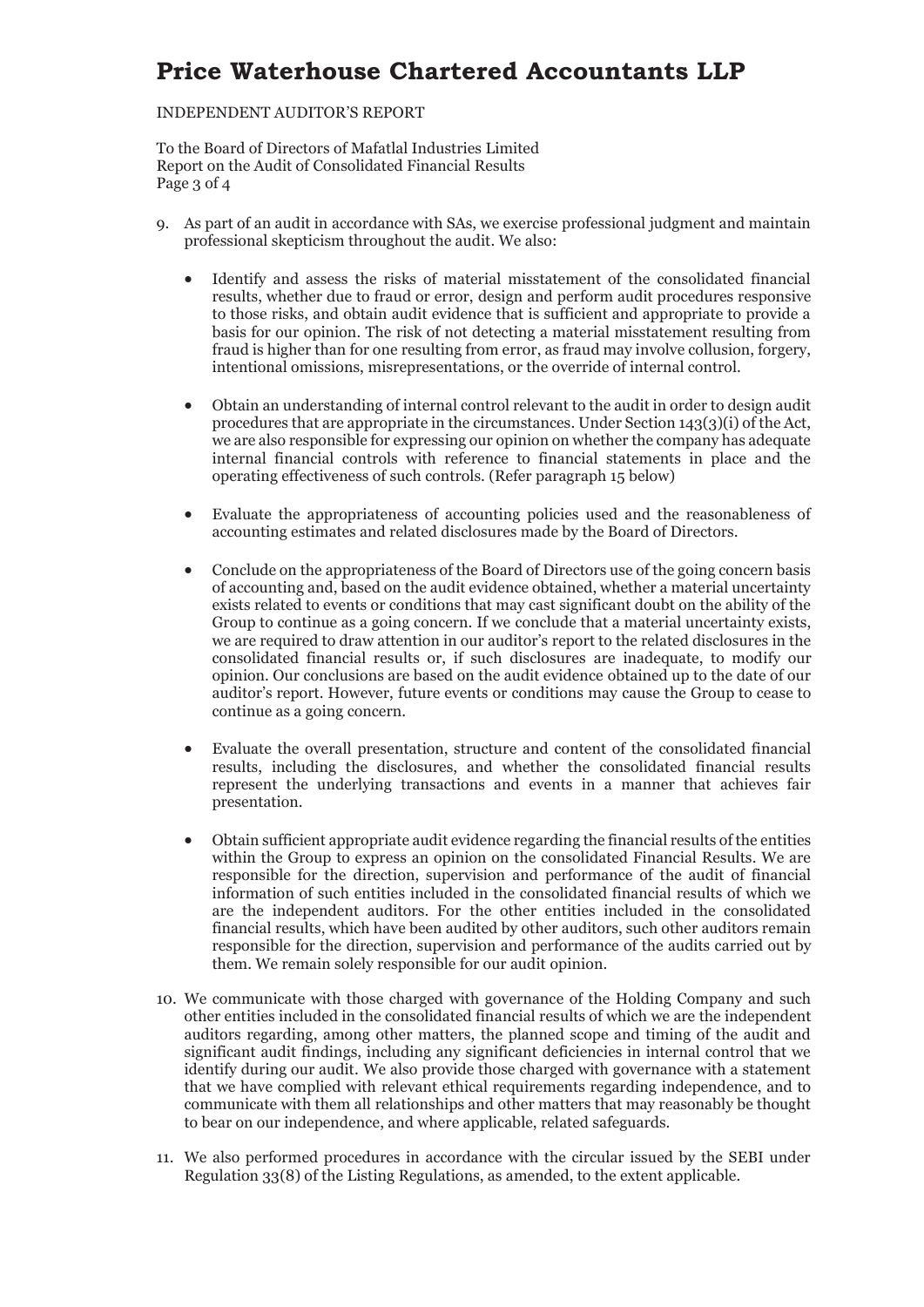### INDEPENDENT AUDITOR'S REPORT

To the Board of Directors of Mafatlal Industries Limited Report on the Audit of Consolidated Financial Results Page 4 of 4

### **Other Matters**

- 12. We did not audit the financial statements of subsidiary Mafatlal Services Limited included in the consolidated financial results, whose financial statements reflect total assets of Rs. 48.45 lakhs and net assets of Rs. 39.13 lakhs as at March 31, 2020, total revenue of Rs. 31.53 lakhs, total comprehensive income (comprising of profit and other comprehensive income) of Nil and net cash flows amounting to Rs. 1.75 lakhs for the year ended March 31, 2020, as considered in the consolidated financial results. These financial statements have been audited by other auditors whose reports have been furnished to us by the Management and our opinion on the consolidated financial results, in so far as it relates to the amounts and disclosures included in respect of these subsidiary, based solely on the reports of the other auditors.
- 13. Our opinion on the consolidated Financial Results is not modified in respect of the above matters with respect to our reliance on the work done and the reports of the other auditors.
- 14. The Financial Results include the results for the quarter ended March 31, 2020 being the balancing figures between the audited figures in respect of the full financial year and the published unaudited year to date figures up to the third quarter of the current financial year, which are neither subject to limited review nor audited by us.
- 15. The consolidated annual financial results dealt with by this report have been prepared for the express purpose of filing with Bombay Stock Exchange (BSE). These results are based on and should be read with the audited consolidated financial statements of the group, for the year ended March 31, 2020 on which we have issued an unmodified audit opinion vide our report dated June 27, 2020.

For Price Waterhouse Chartered Accountants LLP Firm Registration No: 012754N/N-500016

**JEFTENDRA** MIRCHANDANI Date: 2020.06.27 18:13:57 Digitally signed by JEETENDRA MIRCHANDANI +05'30'

Jeetendra Mirchandani Partner Place: Pune Membership Number: 048125 Date: June 27, 2020 UDIN: 20048125AAAAET8013